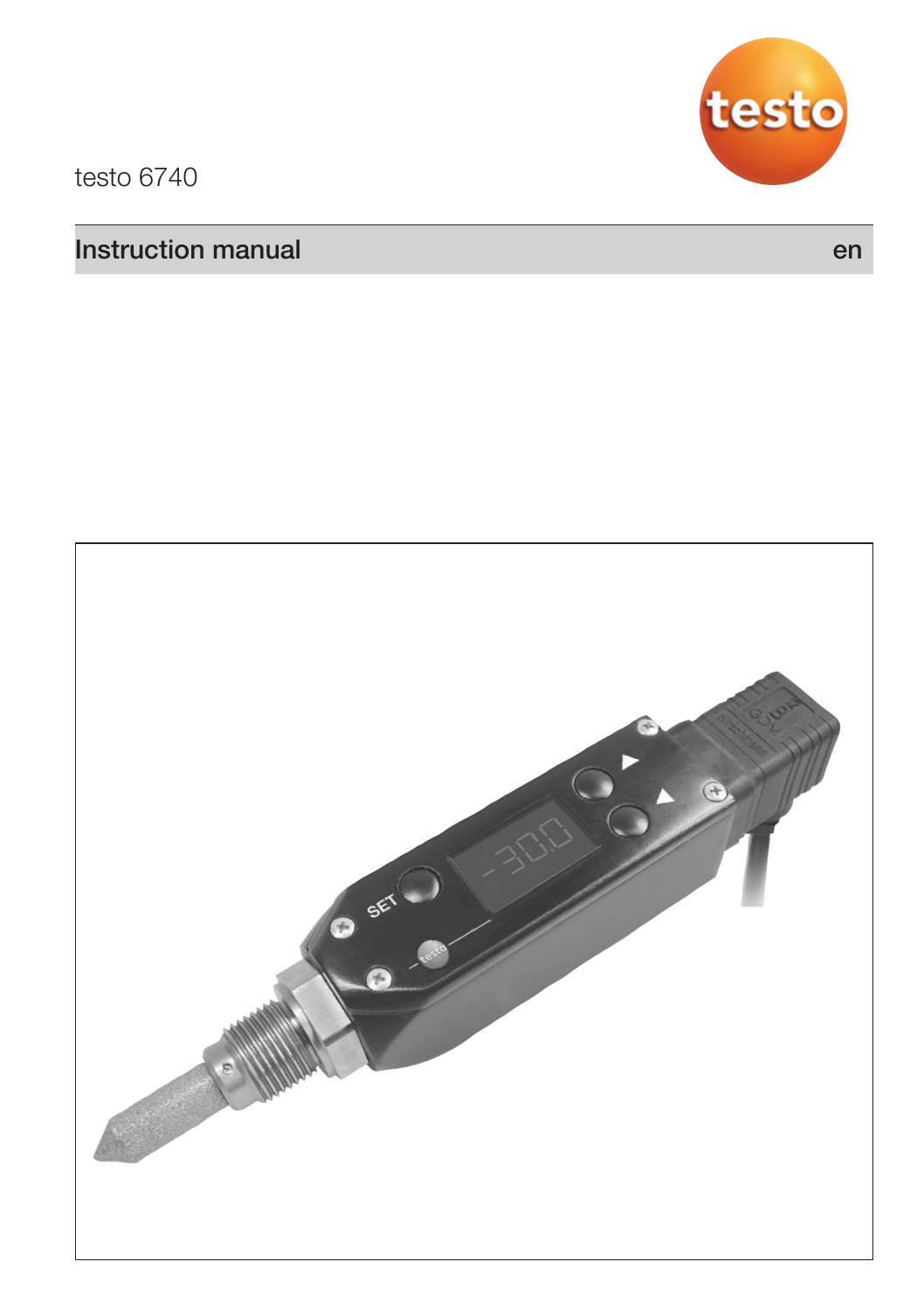### **2** Preface

## **Preface**

### **Preface**

Dear Testo Customer

Congratulations for choosing a Testo product. We hope that you will enjoy many years of using the product and that it will help you in your work.

If problems should occur which you cannot rectify yourself, please consult our service department or your dealer. We will endeavour to provide fast and competent assistance to save you long periods out of operation.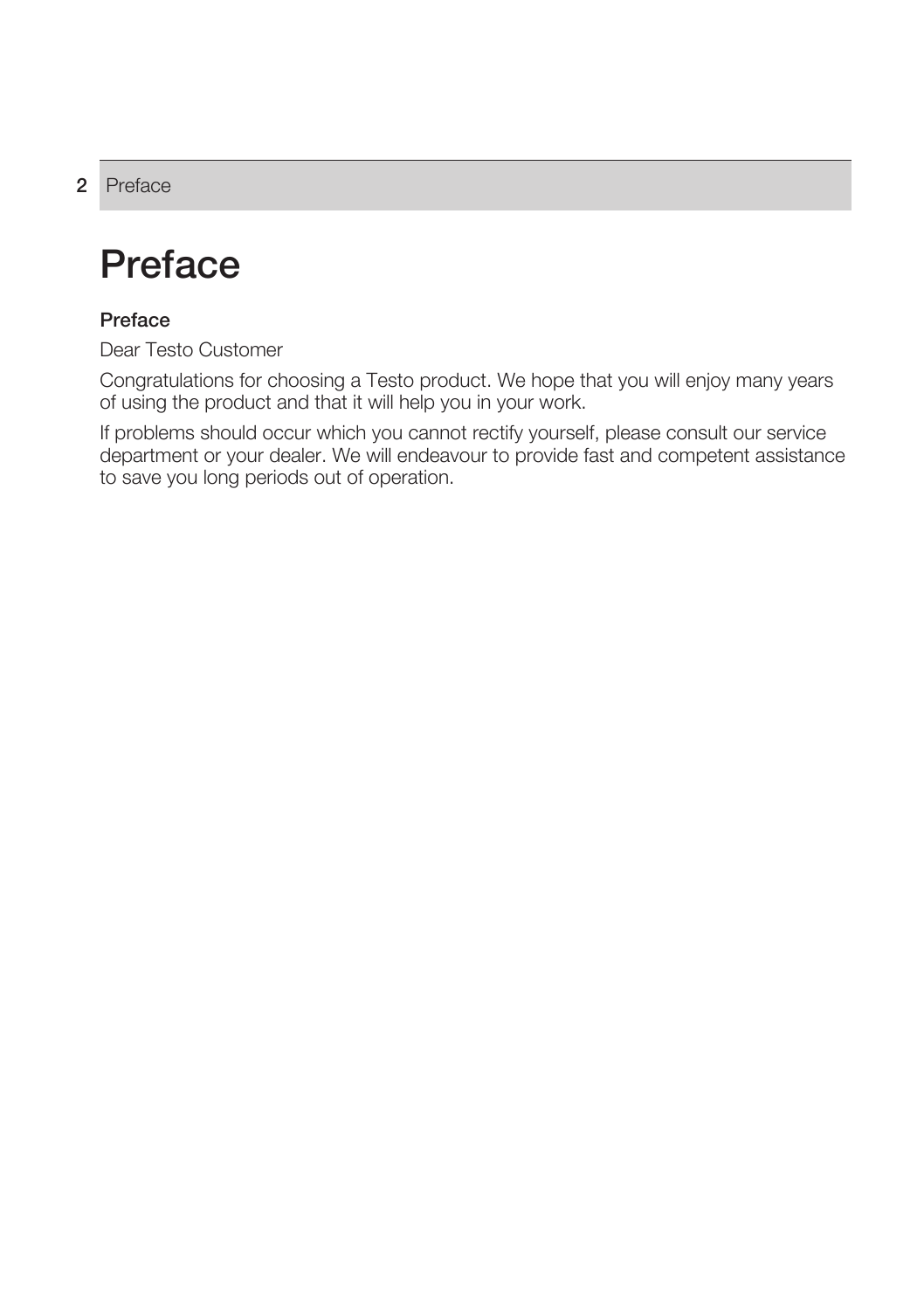# **General information**

This Instruction manual contains important information about the features and use of the product. Please read this document through carefully and familiarise yourself with the operation of the product before putting it to use. Keep the Instruction manual to hand so that you can refer to it when necessary.

### **Pictograms**

This product could be dangerous if operated incorrectly. Information that requires particular attention is identified in this Instruction manual by pictograms:

Warnings are identified by means of a warning triangle. The relevant signal word! indicates the degree of risk:



Warning! means: Serious physical injury could occur if you do not take the precautionary measures indicated.

Caution! means: Slight physical injury or material damage could occur if you do not take the precautionary measures indicated.

Pay particular attention to warnings and take the precautionary measures indicated in order to avoid danger.

Notes on special cases and peculiarities in the handling of the product are indicated by an exclamation mark.

### **Standards/Approvals**

According to the conformity certificate, this product fulfills all 2004/108/EEC guidelines.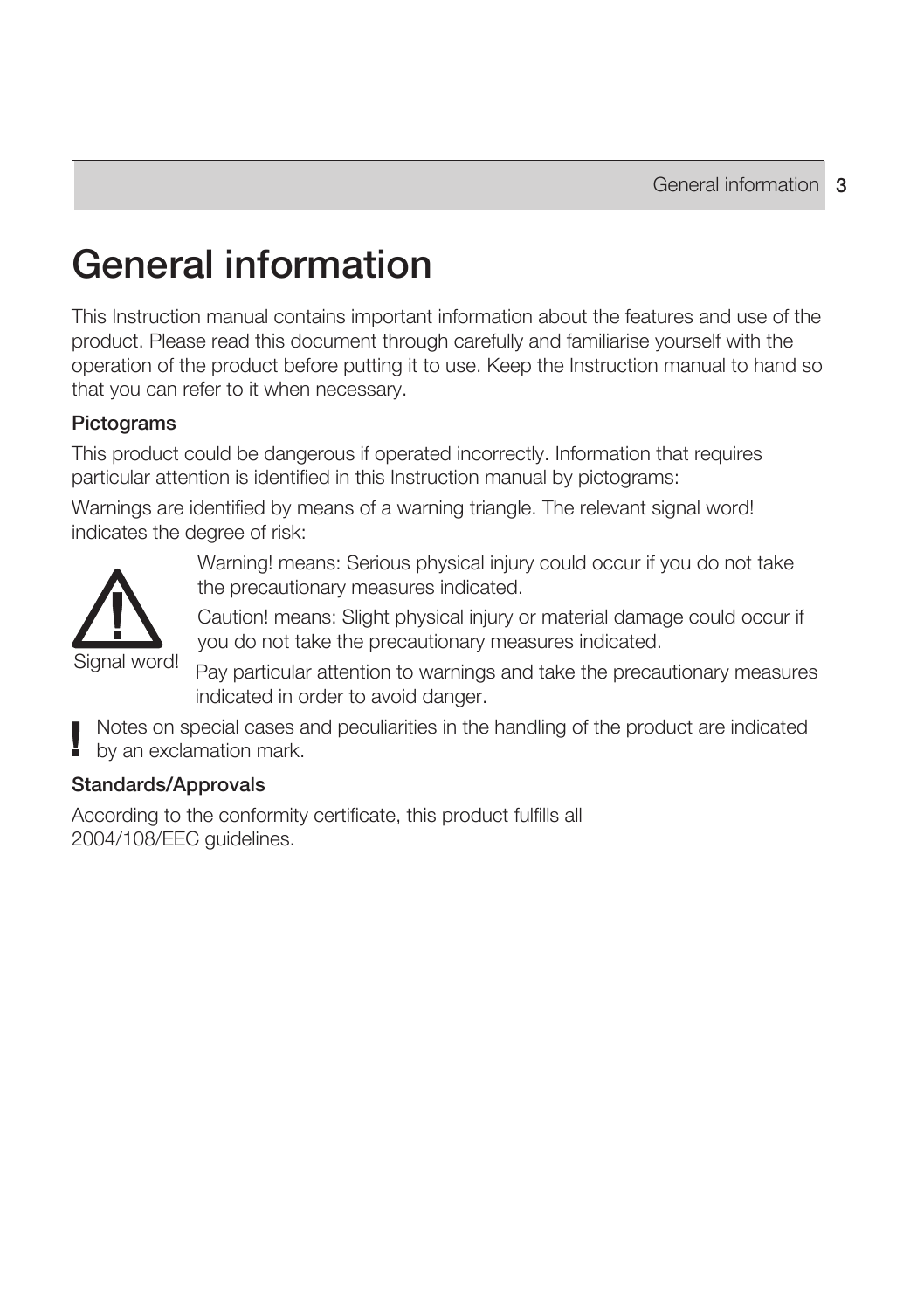# **Contents**

| 1. |     |                                               |  |
|----|-----|-----------------------------------------------|--|
| 2. |     |                                               |  |
|    |     |                                               |  |
|    | 3.1 |                                               |  |
|    | 3.2 |                                               |  |
|    | 3.3 |                                               |  |
|    | 3.4 |                                               |  |
|    |     |                                               |  |
|    | 4.1 |                                               |  |
|    | 4.2 |                                               |  |
|    | 4.3 | Analog output / Limit signal outputs  14      |  |
| 5  |     | Menu guide (0555.6743 / 0555.6744 only) 16    |  |
| 6. |     |                                               |  |
|    |     |                                               |  |
|    |     |                                               |  |
|    |     |                                               |  |
|    | 91  | Measurement ranges and accuracies  25         |  |
|    | 9.2 |                                               |  |
|    | 9.3 | Uncertainty pressure dewpoint temperature  26 |  |
|    |     |                                               |  |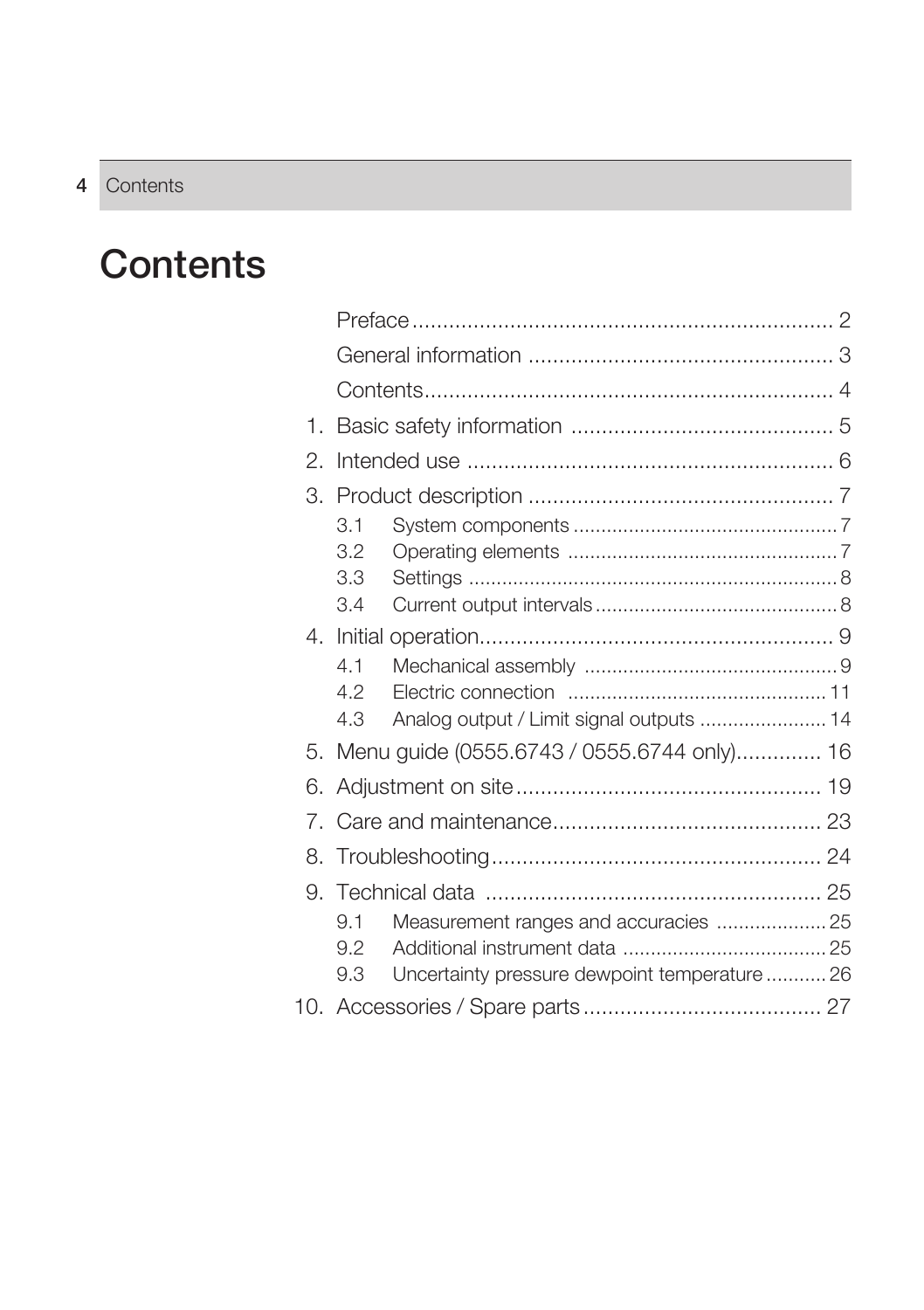# **1. Basic safety information**

### **Avoid electrical hazards:**

 Never take measurements with the instrument and its probes on or near live components unless the instrument is expressly approved for current and voltage measurements.

### **Protect the instrument:**

▶ Never store the unit together with solvents (e.g. acetone).

### **Preserving product safety/warranty entitlement:**

- Operate the instrument only within the parameters specified in the Technical data.
- Handle the instrument appropriately and according to its intended purpose.
- ▶ Never apply force!
- Temperature data on sensors/probes refer only to the measurement range of the sensors. Do not subject handles and lines to temperatures greater than 70°C if they are not expressly approved for higher temperatures.
- ▶ Open the instrument for maintenance and repair purposes only if specifically described in the Instruction Manual.
- Maintenance work should only be carried out if described in the Instruction Manual. Please adhere to the steps described. For safety reasons, please only use spare parts from Testo.

 Any additional work should only be carried out by authorised trained personnel. Otherwise Testo does not accept responsibility for the functioning of the instrument following maintenance and for the validity of approvals.

## $\sum$  Dispose of carefully:

 Once its service life has come to an end, return the instrument to us and we will dispose of it.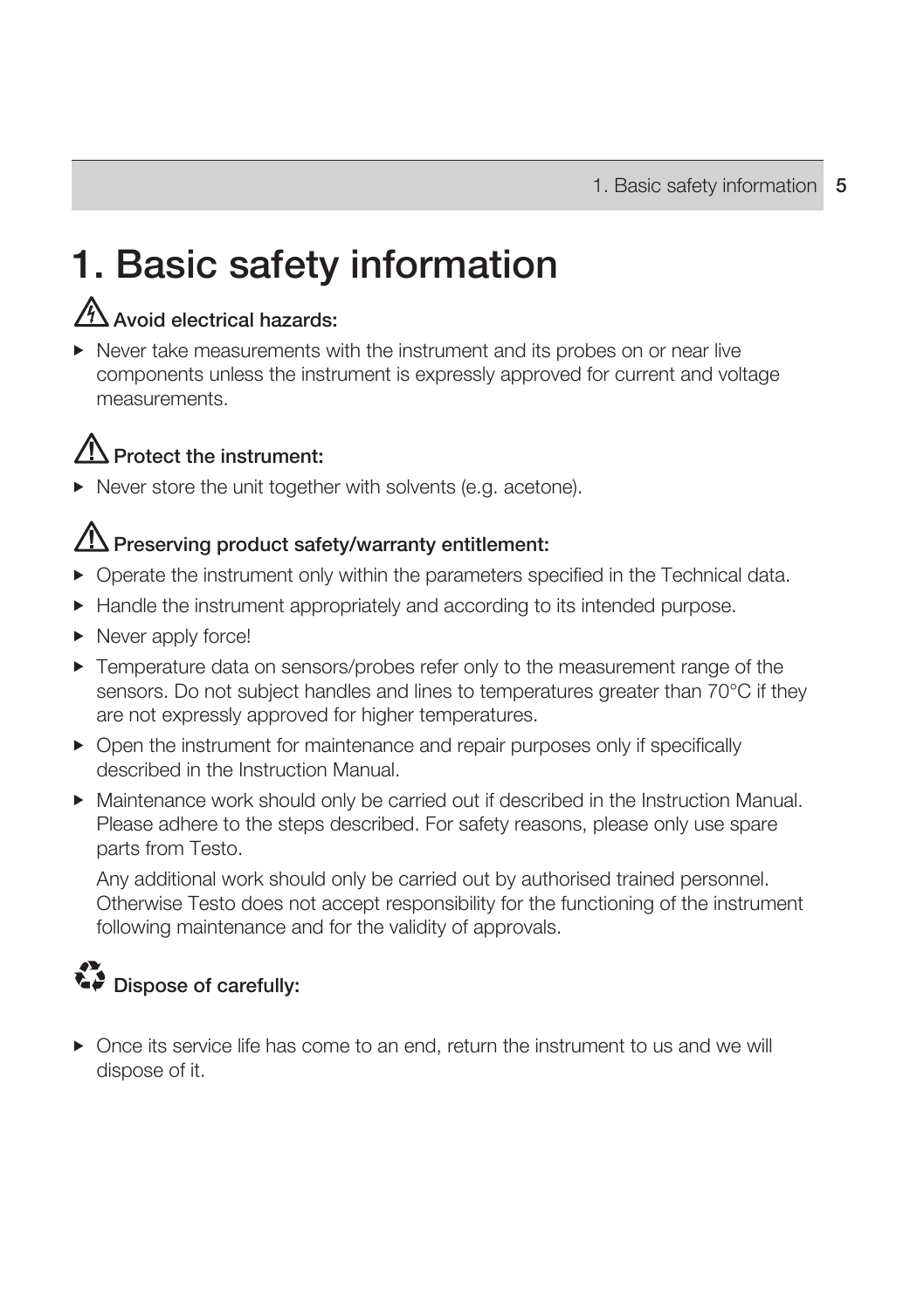# **2. Intended use**

### **The instrument is intended for use in the following applications:**

The testo 6740 instrument is a pressure dew point transmitter for measuring trace humidity. It is used in the following areas:

- Monitoring trace humidity in compressed air systems and gas networks (e.g. pipeline and container drying).
- Controlling and monitoring (compressed air) driers.
- Monitoring compressed air humidity in vehicles.
- Monitoring humidity and temperature in medical compressed air or granulate driers.

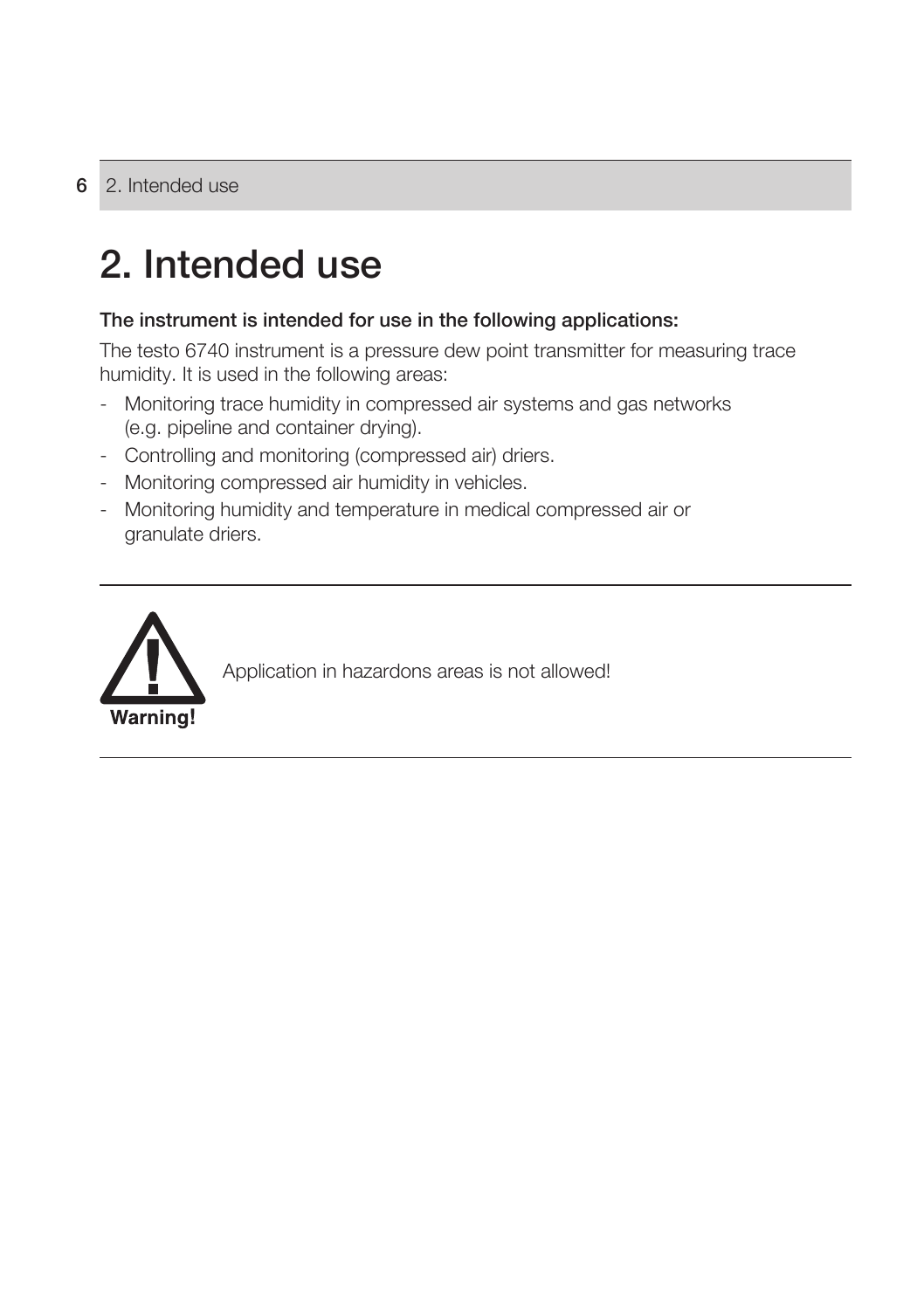# **3. Product description**



### **3.2 Operating elements**

The instruments with the article numbers 0555.6741 and 0555.6742 do not have any additional operating elements.

The instruments with the article numbers 0555.6743 and 0555.6744 have a keypad and a display to input and read off settings (See 5. Menu guide, p. 16).

All of the instruments of Type testo 6740 can be parameterised with the aid of the 0554.3305 scaling adapter.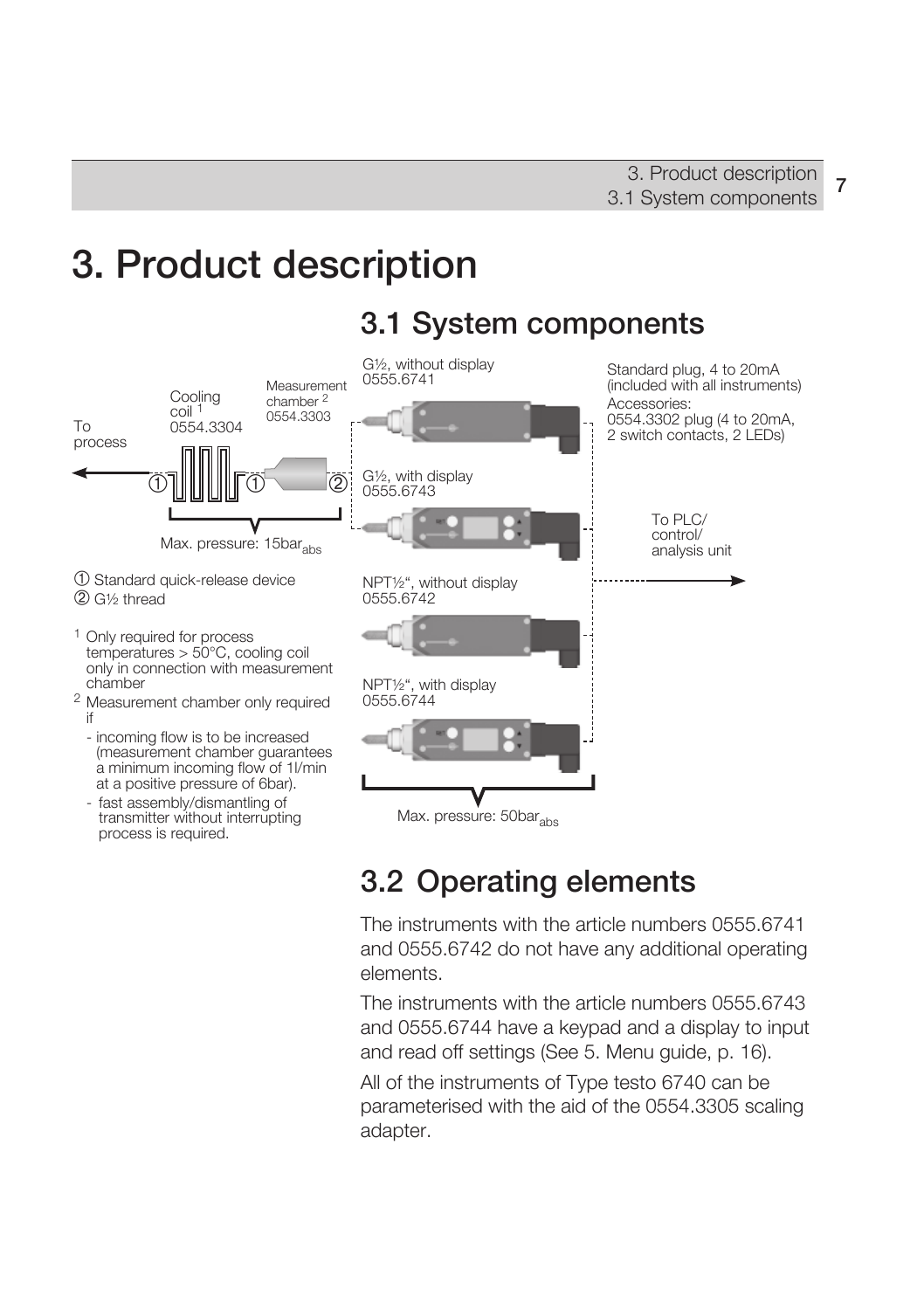### **3.3 Settings**

The parameters in the instrument are assigned the following values in the factory (default values):

| <b>Parameter</b> |      | Pressure dew point 1 |       | Atmospheric dew point 1 | <b>Relative humidity</b> | <b>Temperature</b> |     | <b>Absolute humidity</b> |                    |
|------------------|------|----------------------|-------|-------------------------|--------------------------|--------------------|-----|--------------------------|--------------------|
| Unit             | °Ctp | °Ftp                 | °CtA  | °FtA                    | %rF, %rh, %Hr            | °C                 | °F  | ppm <sub>y</sub>         | $mq/m^3$ (Abs)     |
| 4 <sub>m</sub> A | -60  | $-75$                | $-60$ | $-75$                   |                          |                    | 32  |                          |                    |
| 20mA             | 30   | 85                   | 30    | 85                      | 100                      | 50                 | 120 | 30000 <sup>2</sup>       | 30000 <sup>2</sup> |
| LS.              |      | 40                   | 4     | 40                      | 30                       | 10                 | 50  | 8400                     | 7000               |
| <b>US</b>        | 10   | 55                   | 10    | 55                      | 50                       | 30                 | 85  | 13000                    | 9600               |
| Hyst             |      |                      | っ     |                         |                          |                    |     | ŋ                        |                    |
|                  |      |                      |       |                         |                          |                    |     |                          |                    |

1 With dew point temperatures <0°Ctp / <0°CtA / <32°Ftp / <32°FtA the frostpoint temperature (dewpoint upon ice) is displayed

<sup>2</sup> Display is shown to the power of ten: 30E3 (corresponds to  $30 \times 10^3 = 30 \times 1000 = 30000$ )

### **3.4 Current output intervals**

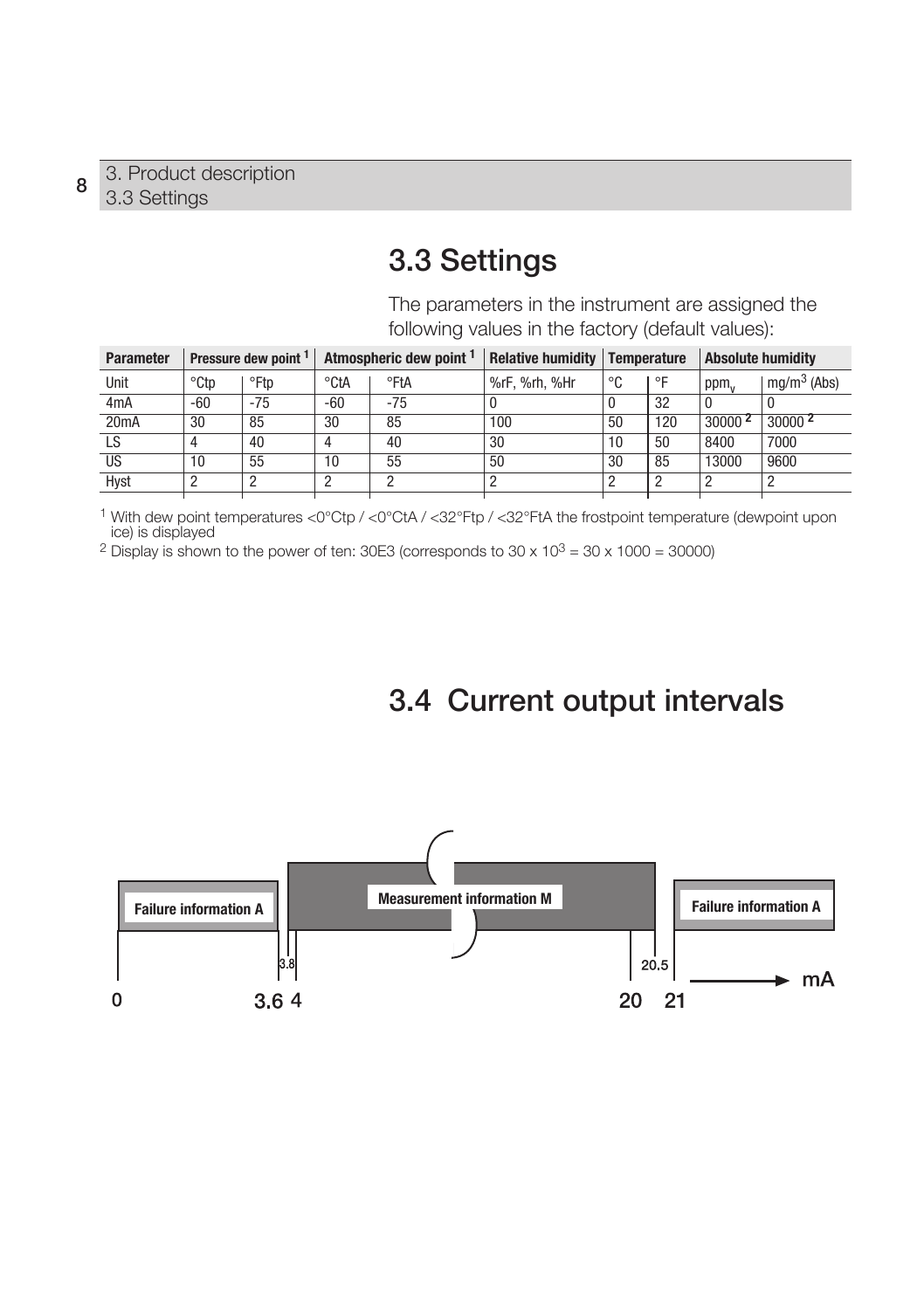## **4. Initial operation**



### **4.1 Mechanical assembly**

We recommend you wrap the thread of the process connection in sealing tape (e.g. PTFE) or place it in a copper gasket (inner diameter: 21mm).

 $\blacktriangleright$  Force should only be applied to the Allen screw  $\theta$ .

There are 3 different options for assembly depending on the application:

### **Without measurement chamber and cooling coil**

| Assembly                                          | <b>Application</b>                                                                                                                                                                                                       |
|---------------------------------------------------|--------------------------------------------------------------------------------------------------------------------------------------------------------------------------------------------------------------------------|
| Without measurement chamber -<br>and cooling coil | Process temperatures 0 to 50°C<br>It is possible to attach sensor directly in process<br>$\overline{\phantom{a}}$<br>- No quick assembly/dismantling of testo 6740 required and<br>flow on sensor is sufficient (1l/min) |
| With measurement chamber                          | - Process temperatures 0 to 50°C<br>- Fast assembly/dismantling of testo 6740 required and/or<br>flow on sensor is insufficient (1l/min)                                                                                 |
| With measurement chamber<br>and cooling coil      | - Process temperatures 50 to 200°C                                                                                                                                                                                       |



Compressed air!

### **Risk of injury!**

▶ Depressurise pipe sections (e.g. compressor off or use bypass) and aerate before opening.

1 Screw process connection (G½ or NPT½") into the matching thread.

The housing can be rotated by 350°. Do not use force when aligning.

- 2 Set up housing so that the display can be easily read. Tighten grub screw 2.
- 3 Complete aeration of pipe section and apply pressure to pipe section.

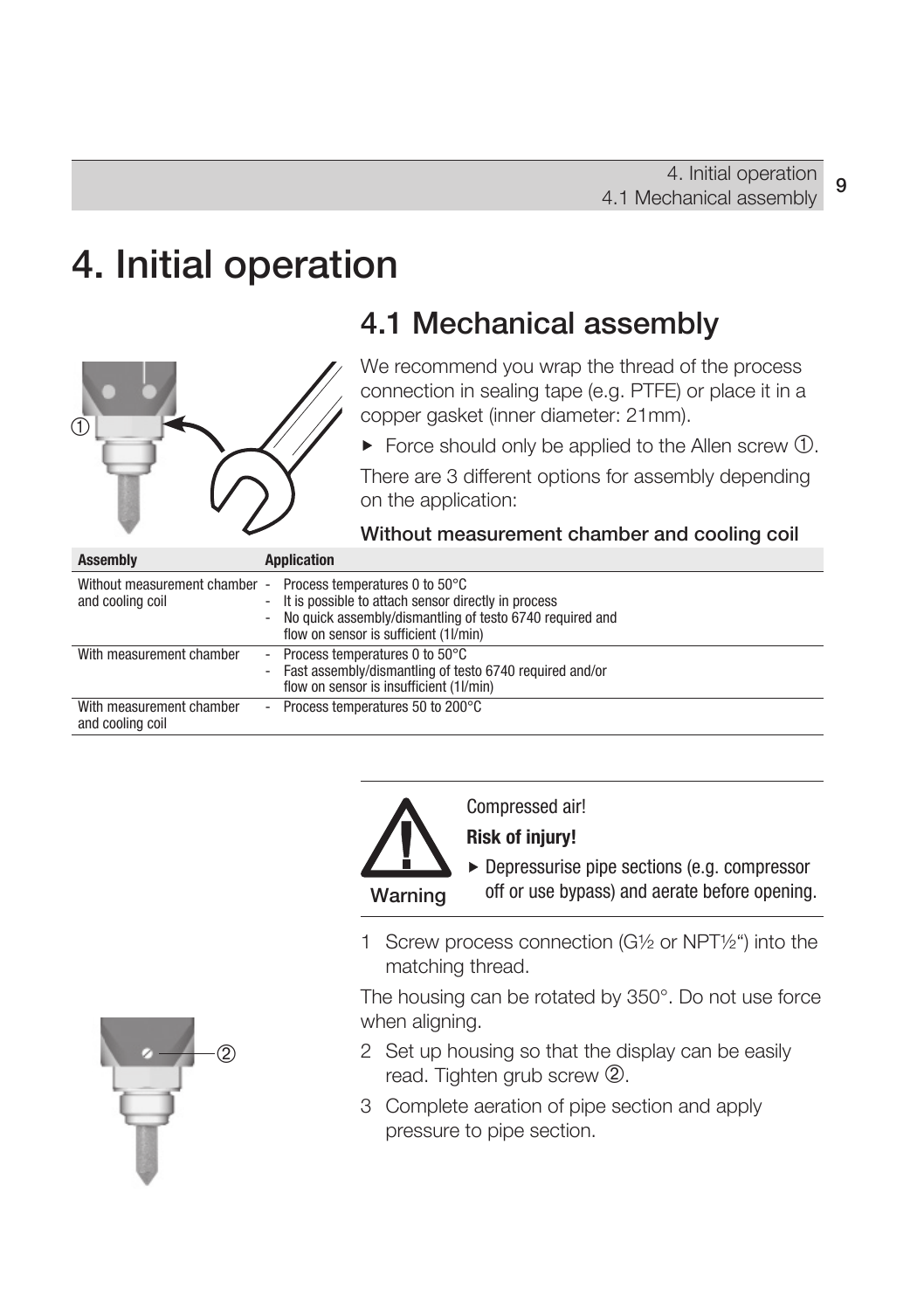#### **With measurement chamber (max. 15bar)**

- 1 Connect measurement chamber without measurement transmitter to the compressed air push-in quick connection for approx. 10 - 30 s, in order to blow out any dirt deposits
- 2 Remove measurement chamber from compressed air push-in quick connection.
- 3 Screw in process connection (G½) of the testo 6741 / 6743 transmitter in measurement chamber thread.
- 4 Snap push-in quick connection of measurement chamber in standard socket of compressed air line.

### **With measurement chamber and cooling coil (max. 15bar)**

- 1 Connect measurement chamber without measurement transmitter to the compressed air push-in quick connection for approx. 10 - 30 s, in order to blow out any dirt deposits
- 2 Remove measurement chamber from compressed air push-in quick connection.
- 3 Screw in process connection (G½) of testo 6741 / 6743 transmitter into thread of measurement chamber.
- 4 Snap push-in quick connection of measurement chamber in push-in quick connection of the cooling coil.
- 5 Snap second push-in quick connection of the cooling coil into the standard socket of the compressed air line.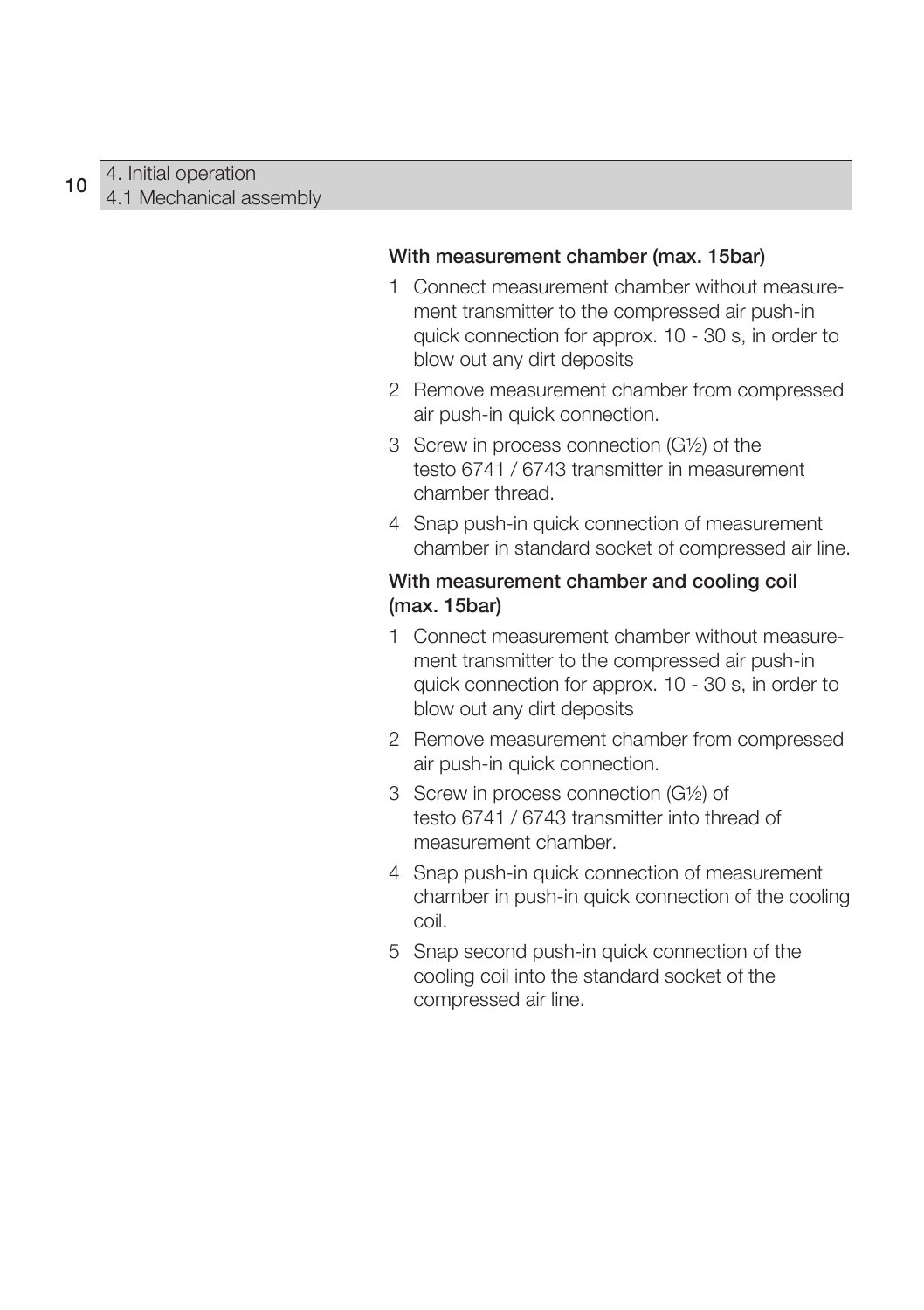

### **4.2 Electric connection**

### **Standard plug**

We recommend an 8 wire cable with a tightly braided screen and a core cross-section of 0.2 to 0.5mm 2.

- 1 Loosen and remove  $(1)$  screw at the back of the plug and remove plug from transmitter 2.
- 2 Remove plug socket from the plug housing. To do this apply a small screwdriver to the point marked with "lift" and press out carefully 3.
- 3 Screw on the cable positioning device  $\Phi$  and guide the cables through the plug housing 5.
- 4 Connect cable ends to the screw terminals of the plug socket  $\circledB$ :

| <b>Plug socket terminals</b>       |
|------------------------------------|
| 1: $+$ (4 to 20mA), power: 1230VDC |
| $2: - (4 to 20mA)$                 |
| 3: Not assigned                    |
| 4: Measuring earth (cable screen)  |

- 5 Insert plug socket into plug housing again until it snaps into place  $\overline{O}$  and screw on cable fixing unit.
- 6 Attach plug to transmitter <sup>®</sup> and secure with screw<sup>(9)</sup>.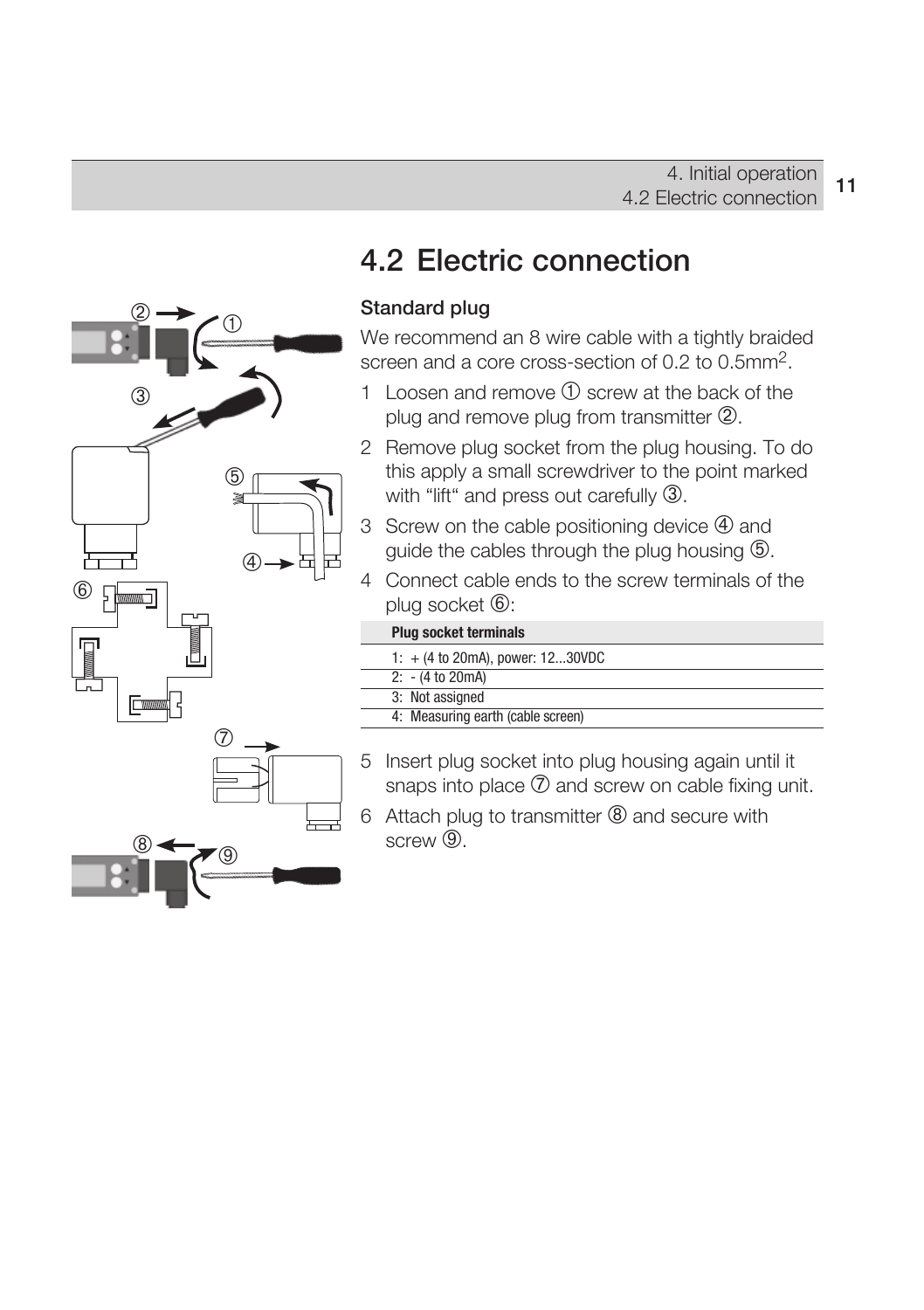### 4. Initial operation 4.2 Electric connection **<sup>12</sup>**



### **0554.3302 plug (with 2 switch outputs)**

We recommend an 8 wire cable with a tightly braided screen, wire cross-section 0.2 to 0.8mm2.

- 1 Loosen and remove screw  $\Omega$  at the back of the plug and remove plug from transmitter 2.
- 2 Tilt the cover of the plug housing at an angle and  $remove$   $(3)$
- 3 Remove plug socket from the front and the relay board from the back out of the plug housing.
- 4 Screw on cable positioning device  $\Phi$  and guide cables through the plug housing.
- 5 Connect cable ends to the screw terminals of the relay board or the plug socket  $\circled{5}$ :

6: 0 VDC

 $\overline{\mathbb{B}}$ 



The supply lines need to be galvanically connected, so connect either  $\bigoplus$  -  $\bigoplus$  or  $\bigoplus$  -  $\bigoplus$  !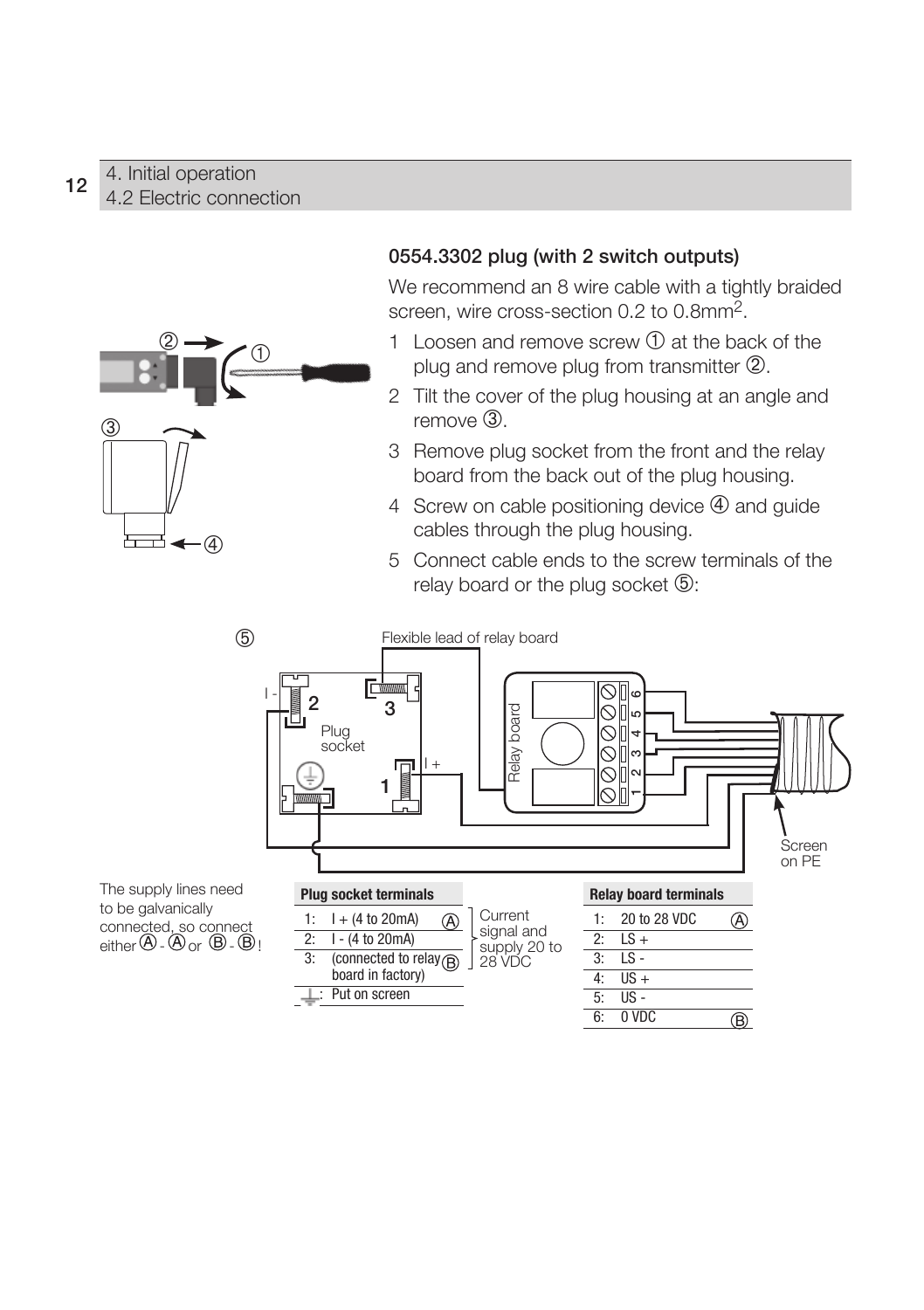

- 6 Push plug socket and plug board into the plug housing (pay attention to alignment) and close lid.
- 7 Screw on cable positioning device.
- 8 Attach plug to transmitter  $\circled{0}$  and screw into place  $\circled{7}$ .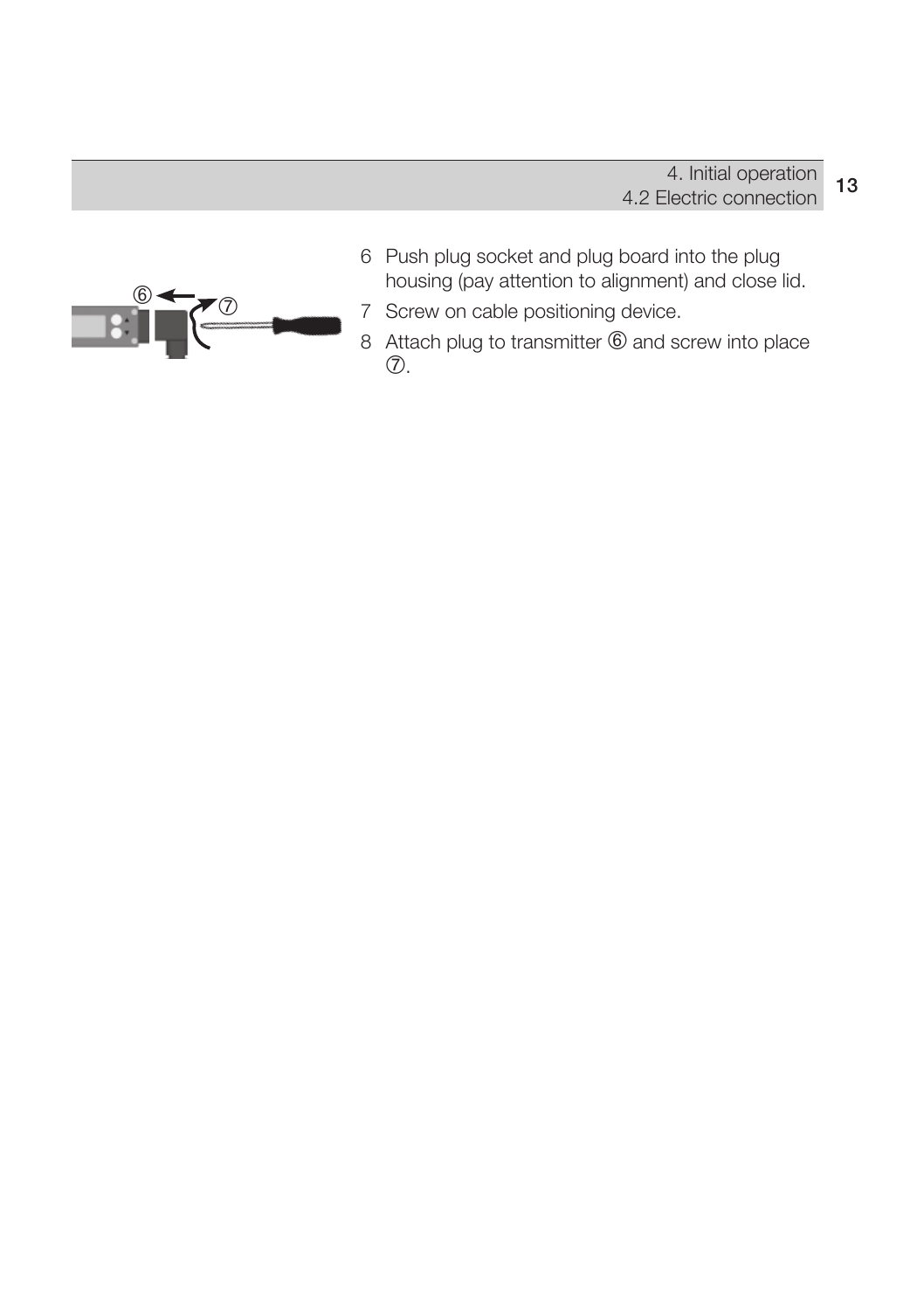### **4.3 Analog output / Limit signal outputs**

### **Standard plug/ 0554.3302 plug**

Both plug variations have a 4 to 20mA analog output available in two-wire technology.

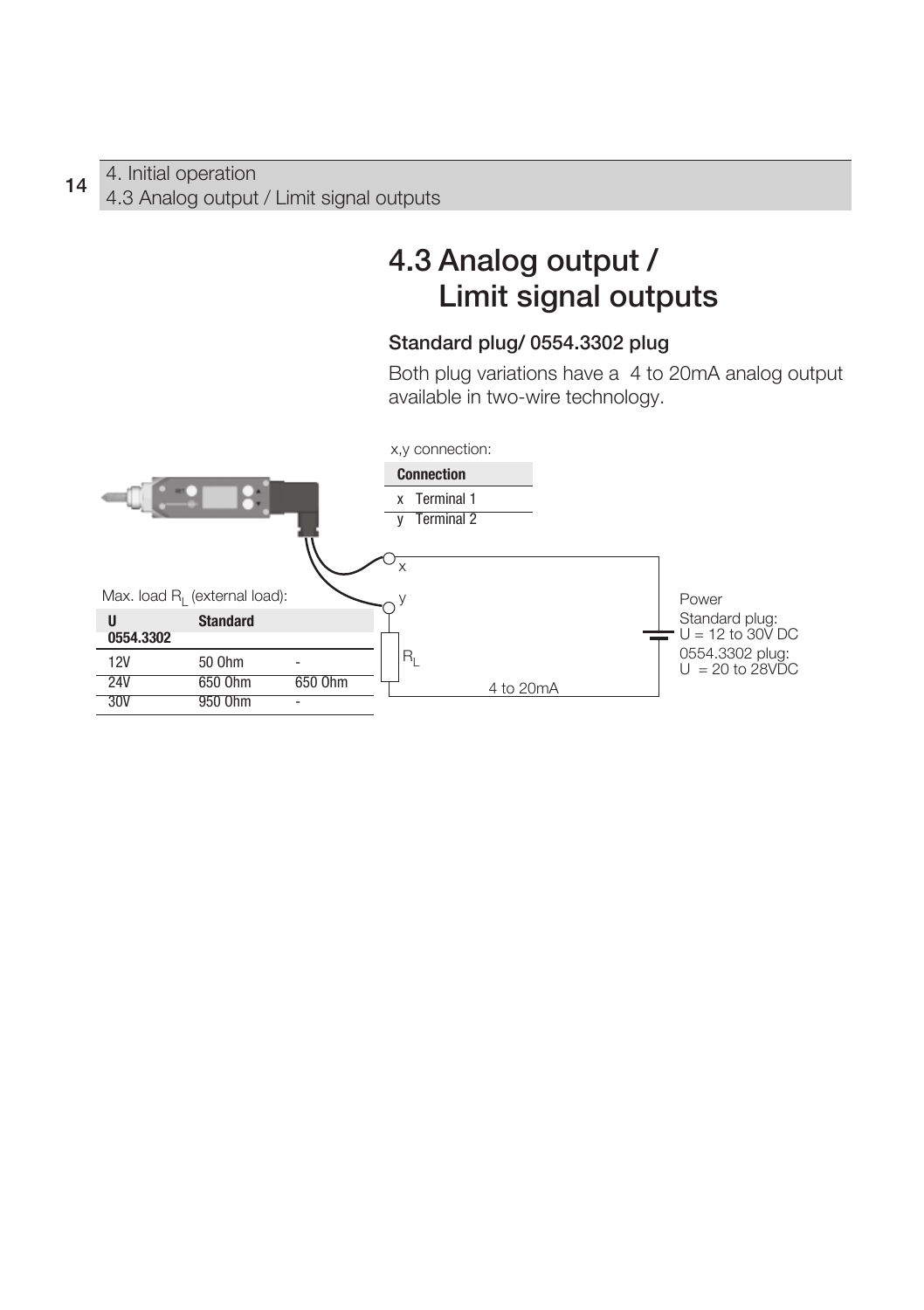**Limit signal outputs with 0554.3302 plug**

#### Two floating contacts (NO contact) are available. HYSt, default setting: 2K HYSt  $US = On$ Switch contact closed } ∽  $LS = *On*$  $LS = Off$ }  $US = \bigcap$ Switch contact open Restfeuchte (z. B. als Drucktaupunkt, °Ctpd) Definition Lower Switching point Definition Upper Switching point Switch (LS),  $LS + HYST$ . Switch (US). US + HYST, default setting: default setting: default setting: default setting: 10 °Ctpd 4 °Ctpd 6°Ctpd 12°Ctpd LS US ◯ Terminal 2  $\cap$  Terminal 4 Max. circuit: 30V DC / 0.5A  $\bigcap$  Terminal 3  $\cap$  Terminal 5

Default settings for other parameters (ppm, %RH, ...) See 3.3 Settings, p.8

Example:

- The lower alarm shall be switched at +8 °Ctpd
- The higher alarm shall be switched at +12 °Ctpd

Set these values

- $-LS = 6$  °Ctpd
- $US = 10 °C$ tpd
- $Hvst = 2°C$
- Switching point lower alarm  $=$  LS + Hyst  $=$  8 °Ctpd
- Switching point upper alarm  $= US + Hyst = 12 °Ctpd$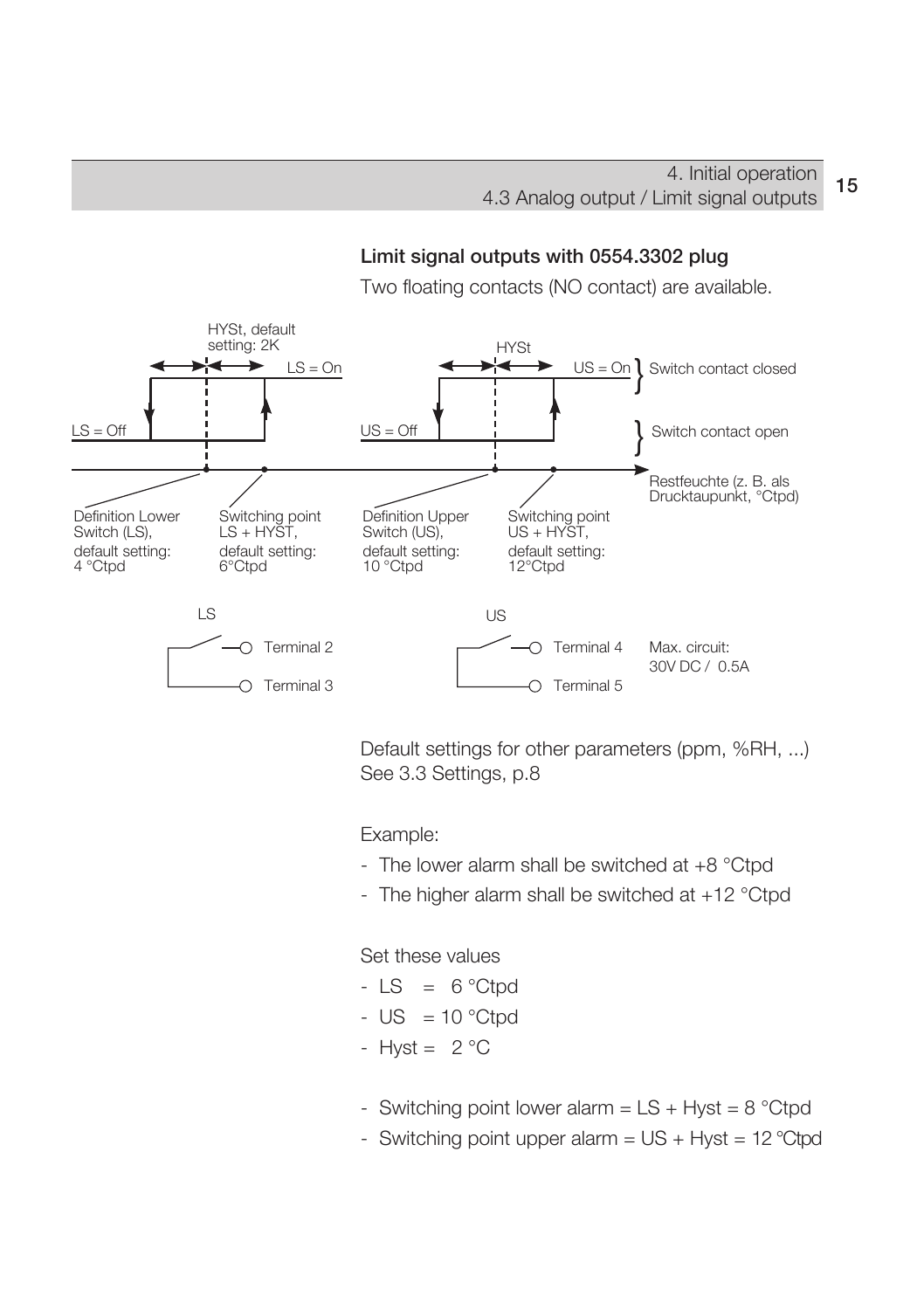## **5. Menu guide (0555.6743 / 0555.6744 only)**

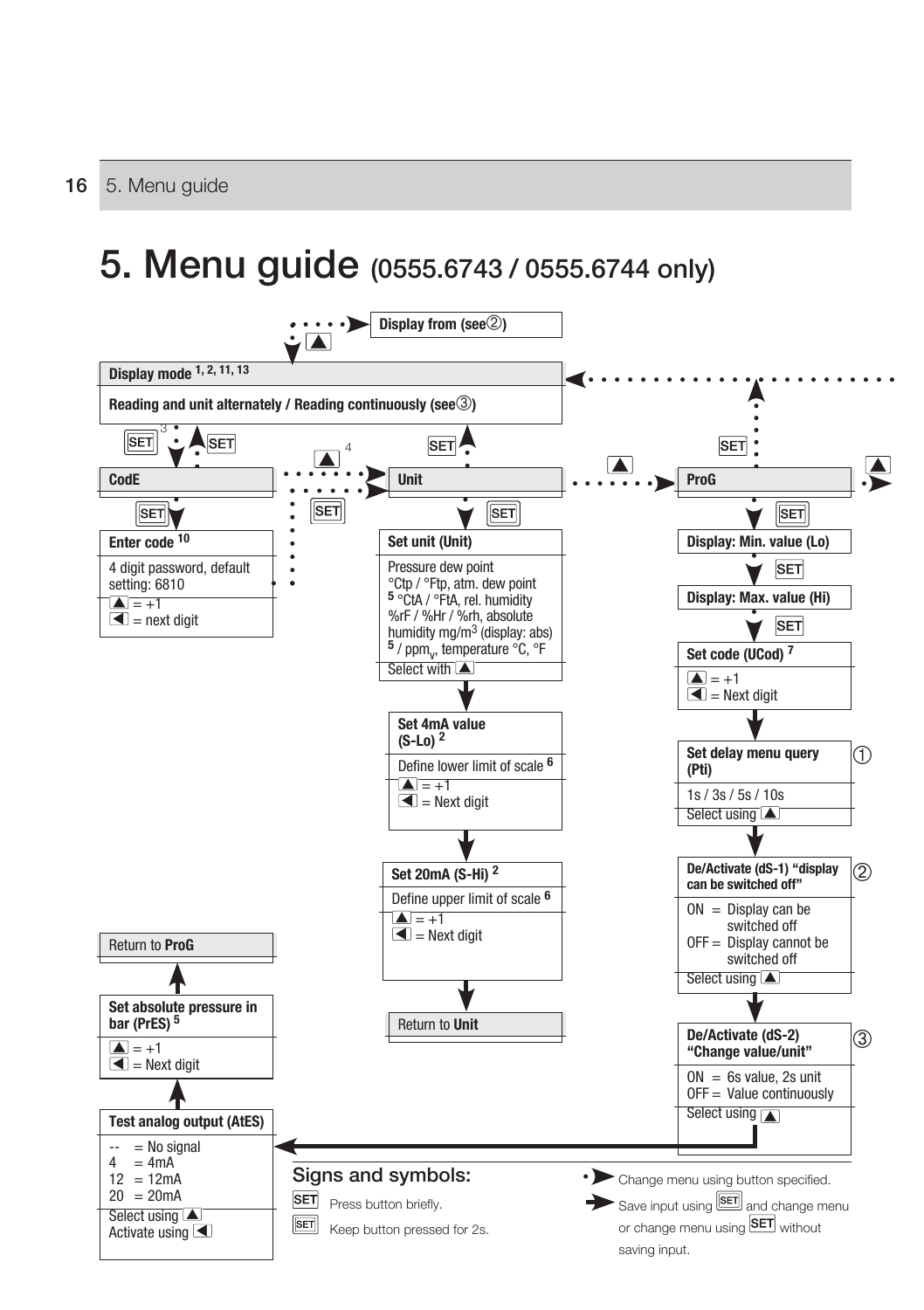

#### **Notes:**

**Set hysteresis value** 

**Test limit signal outputs** 

-0- = Both operating  $\frac{1}{2}$  points off  $=$  Lower operating

 $\begin{bmatrix} 2 & -2 \\ -2 & -1 \end{bmatrix}$  point on  $=$  Upper operating point on Select with  $\Box$ Activate with  $\blacksquare$ 

Return to **ALAr**

**(HYSt)**  $\overline{A}$  = +1  $\blacksquare$  = Next digit

**(tESt)**

- <sup>1</sup> If there are breaks in the input, the system returns automatically to the display mode after approx. 1 min.
- $\frac{2}{10}$  In the case of the units ppm and Abs (mg/m3), values are displayed/entered to the power of ten. Examples: 15E1 corresponds to  $15 \times 10 = 150$ , 02E2 corresponds to  $2 \times 100 = 200$ . 21E3 corresponds to  $21 \times 1000 = 21000$
- <sup>3</sup> Keep button pressed (1s / 3s / 5s / 10s, corresponding to setting in ①, default setting: 5s).
- <sup>4</sup> Only with deactivated code (can be set in Prog UCod menu).
- 5 Absolute pressure (can be set in Prog Pres menu) is included in the calculation of the ppm value and atmospheric dew point (°CtA / °FtA).
- $6$  For negative values: select "-" at left digit position.
- 7 To deactivate codes: Enter 0000. Important: Note down the code at a suitable point, operation is impossible without a valid code.<br>8 Can only be used together with the 0554.3302 plug.<br>9 Mean is easy of the following units is easy 20th.
- 
- Menu is only available if one of the following units is set: °Ctp, °Ftp, %rF, %Hr or %rh (can be set in Unit menu). Also see 6. Adjustment
- 
- <sup>10</sup> General password (always valid): 6810<br><sup>11</sup> The displayed reading flashes if the scaling limits are exceeded (can be set in Menu UNIT S-Lo or S-Hi).
- 
- (can be set in Menu Unit Set in Menu Unit 12 Compare chapter 6.<br><sup>13</sup> Display blinks if actual values are below 4mA setting or above 20mA setting.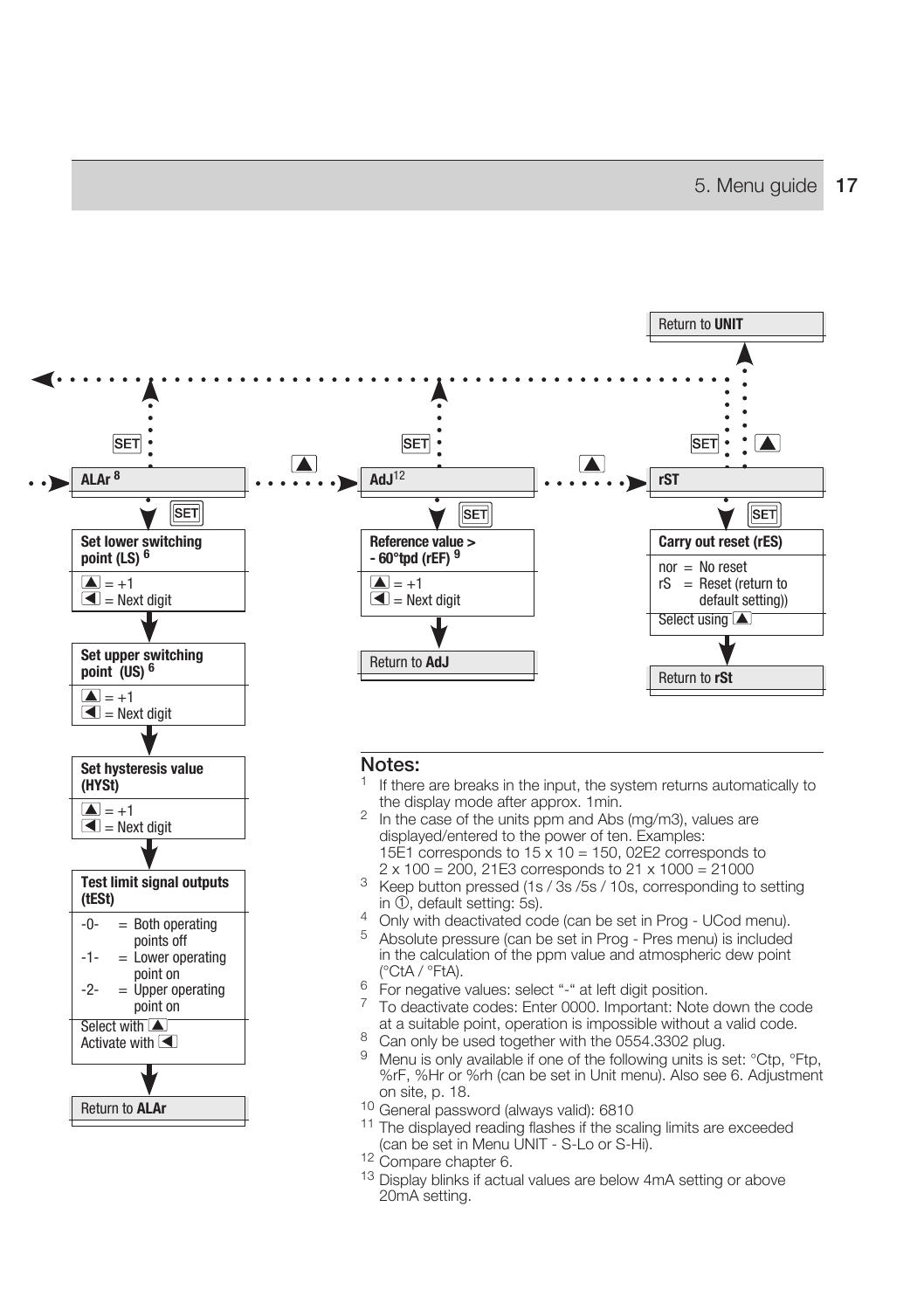#### **18** 5. Menu guide



#### **Comments:**

- <sup>14</sup> Can only be used in combination with a 2-point adjustment (cf. chap  $6.2$ )
- <sup>15</sup> In this setting point, **P1** and the relative humidity at the pressure level **P1** are alternately displayed.
	- Please wait until the relative humidity has a constant value, and only then press the SET button.
- <sup>16</sup> In this setting point, **P2** and the relative humidity at the pressure level **P2** are alternately displayed.
	- Switch the switchover cock of the adjustment device and then wait until the relative humidity has a constant value, and only then press the SET button.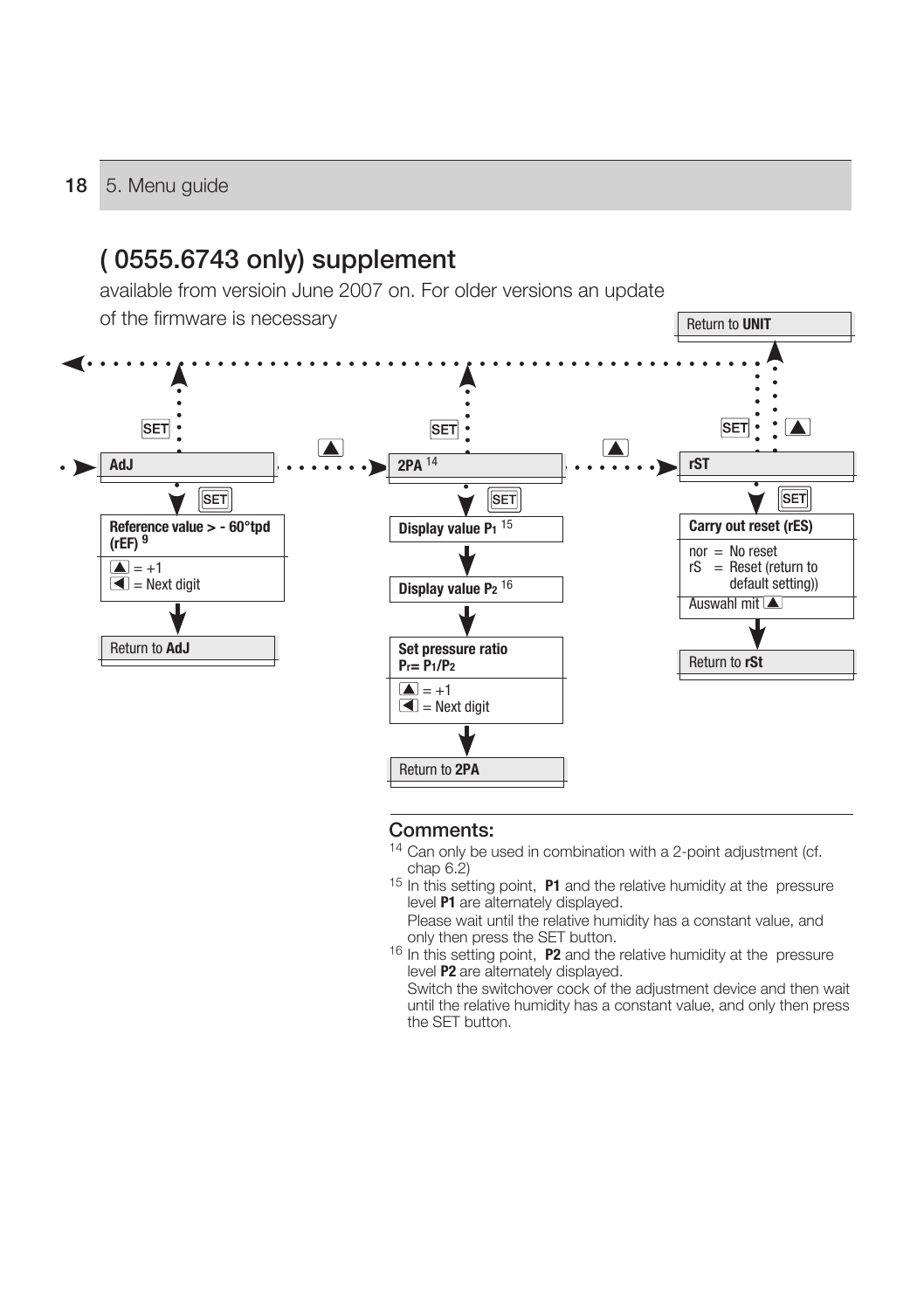## **6. Adjustment on site**

### **One point adjustment by inputting one reference value**

Using one point adjustment, you can enter a reference value for a working point (e.g. -40°C tpd) specified by you. In this way you will achieve a minimum target/ actual deviation from this working point.

A dew point mirror is ideal as a reference measuring instrument.

The Adj menu in which the reference value is entered is only available if one of the following units is set: °Ctp, °Ftp, %rF, %Hr or %rh (See 5. Menu guide, p. 16, Unit menu, Setting unit).

#### **Reference value input**

Optimum precision is achieved at reference value -40 °C tpd. In case low dewpoints (<-25 °C tpd) are relevant, it is suggested to avoid reference values >-30 °C tpd (else loss of precision).

- 1 Expose reference measuring instrument and testo 6740 to identical, constant conditions and await adjustment time.
- 2 Measure reference value and compare with testo 6740 reading.
- 3 If there are deviations in the values, enter reference value in Adj menu.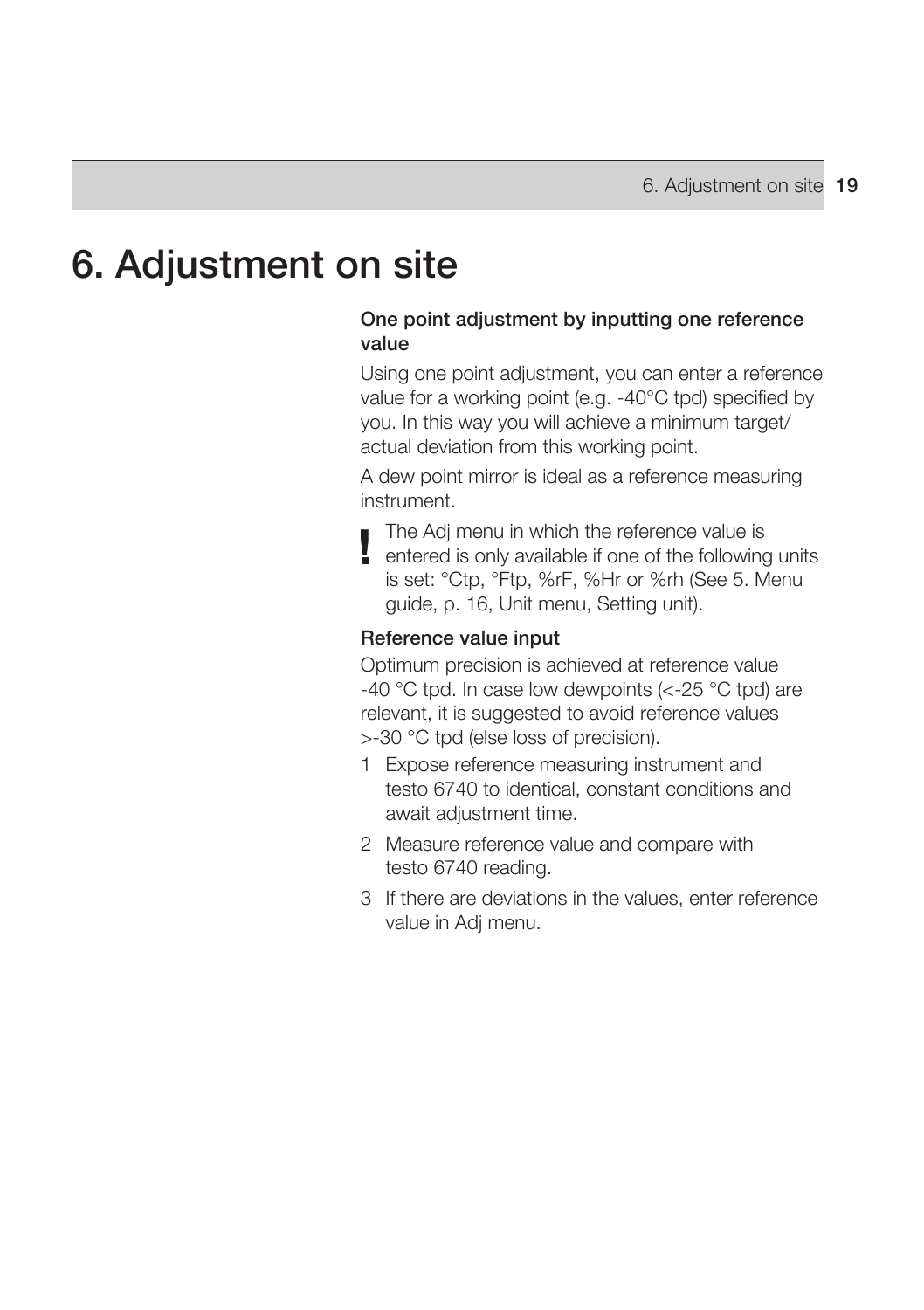### **Two-point adjustment for testo 6743**

available from versioin June 2007 on. For older versions an update of the firmware is necessary (please adress Testo service)



- 2-pressure adjustment device (0554 3314)
- Adjustment chamber
- Switchover cock
- Sintered filter

A two-point adjustment can be carried out with the testo 6743 and the 2-pressure adjustment device (1). The two-point adjustment serves to adjust the testo 6743 to trace humidity. A reference instrument or humidity generator is not necessary. Depending on the position of the switchover cock (3) of the 2-pressure adjustment device  $(1)$ , the sensor of the testo 6743 is exposed to two different pressure levels.

In front of the switchover cock  $(3)$  of the 2-pressure adjustment device  $(0)$  is a sintered filter (4) which prevents dirt particles, rust and oil from entering the adjustment chamber ().

The 2-pressure adjustment device  $(0)$  must be under an absolute pressure of min. 3 bar and max. 16 bar.

The calibration certificate of the 2-pressure adjustment device is obligatorily required for the pressure relationship P1/P2.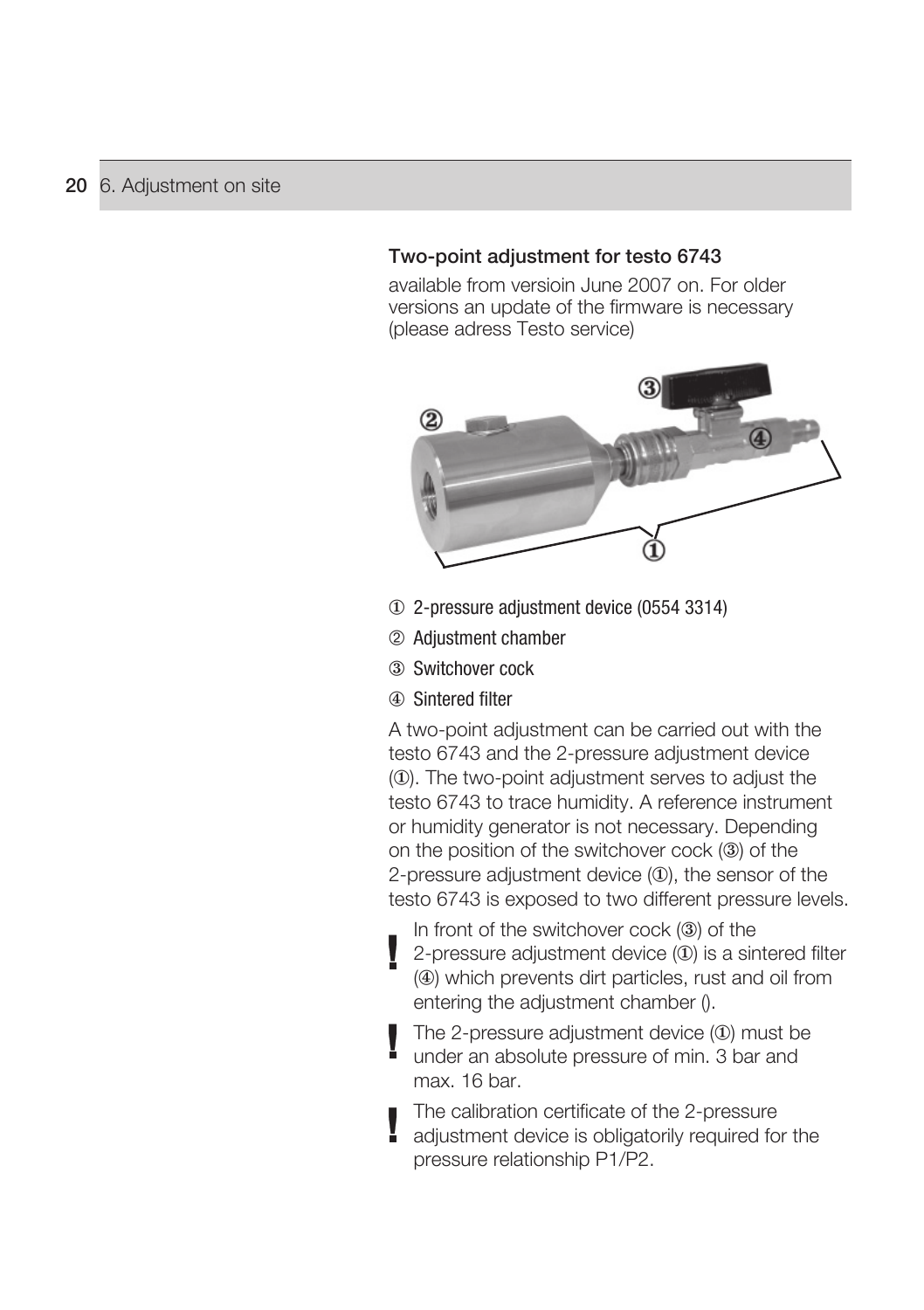

#### **Installation**

- 1 Screw instrument testo 6743 (G1/2"process connection) into the adjustment chamber ().
- 2 Connect 2-pressure adjustment device  $(1)$  to the compressed air pipe with the compressed air fast coupling (diameter 7.2).
- The permitted operating pressure is 3-16 bar.

#### **Adjustment**

- 1 Read off process pressure / system pressure P1, e. g. from a manometer, and note value.
- The manometer should be installed close to the measurement site.
- Take the pressure relationship P1/P2 from the calibration certificate (page 2) based on the process pressure. Linear interpolation (calculation) is possible between the two values.
- 2 Open menu 2PA (see chapter 5 "Menu guide"). P1 and the relative humidity %rF at the pressure level P1 are alternately displayed.
- The measuring instrument testo 6743 requires stable pressure values for the two-pressureadiustment.
- 3 Wait until the value is constant and then press the SET button (see chapter 5 .Menu quide").

 P2 and the relative humidity %rF at the pressure level P2 are alternately displayed. P2 stands for the pressure in the adjustment chamber () when the switchover cock is closed (3).

- 4 Close valve (position switchover cock (3) across the measurement chamber  $(3)$  and wait until the relative humidity displayed has a constant value.
- 5 When the value is constant, confirm with the SET button (see chapter 5 "Menu guide").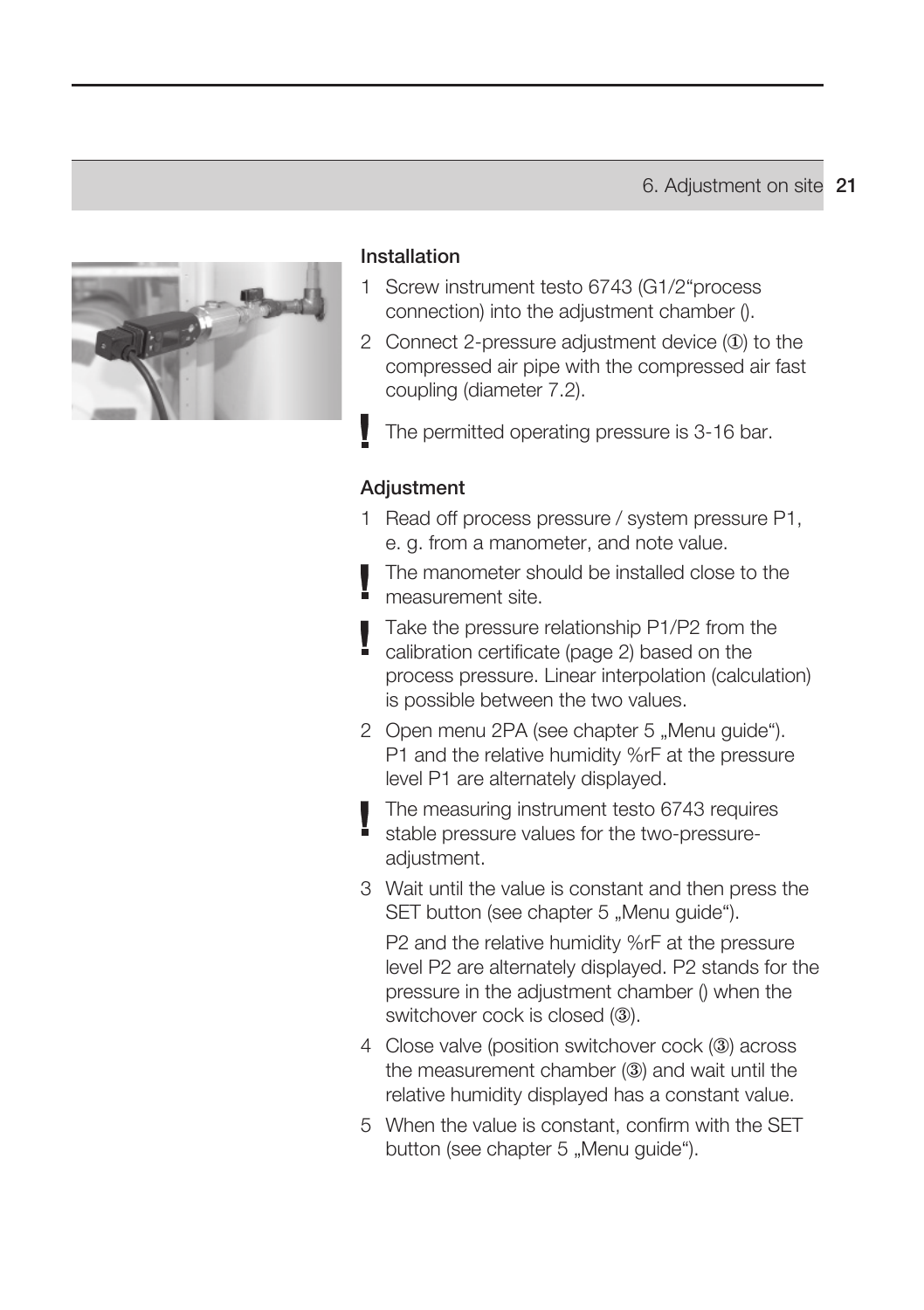- 6 Take the pressure relationship P1/P2 from the calibration certificate (page 2) based on the process pressure. Linear interpolation (calculation) is possible between the  $\frac{P_1}{P_2}$  alues...
- 7 Input the pressure ratio  $\frac{12}{10}$  into the operating menu. Confirm input with the SET button.
- 8 Remove adjustment device (1) from the compressed air pipe.
- 9 Unscrew testo 6743 from the adjustment chamber () and re-install for continuous operation.

### **Limits of the adjustment chamber**

In order to avoid false adjustments, the adjustment described above is only accepted by testo 6743 if

- a) The temperature during the adjustment process remains constant, i. e. the temperature difference is less than  $0.5$  Kelvin: (I T1-T2  $1 < 0.5$  K).
- or
- b) The calculated offset correction is < I 0.5%RH I or < I 0.1 \* RHP1 I. The greater condition applies! RHP1 is the relative humidity at pressure level P1.

Otherwise the display will show ERR.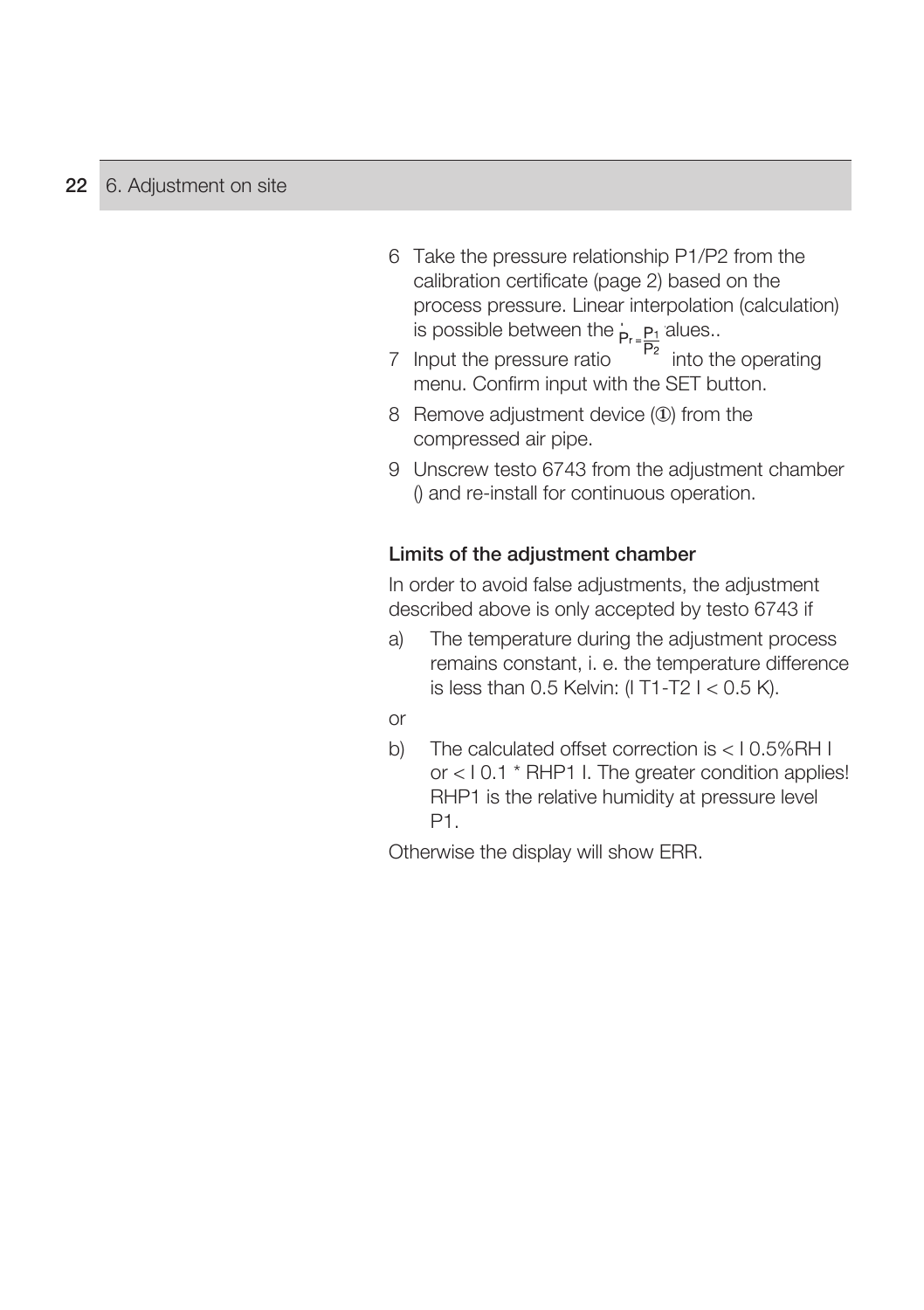## **7. Care and Maintenance**

### **Filter, measurement chamber, cooling coil**

If process conditions are oily or dusty, the stainless steel sintered filter should be cleaned and also the measurement chamber and cooling coil should be cleaned if used.

▶ Unscrew/remove filter, measurement chamber and cooling coil, purge with compressed air or place in an ultrasonic bath.

#### **Sensor cleaning**

During cleaning, avoid touching the sensor at all costs.

Do not clean the sensor mechanically, as this can damage the cover electrode.

- Screw off filter cover
- ▶ Carefully rinse the sensor with isopropyl alcohol and/or distilled water.
- Allow the sensor to dry completely

#### **Cleaning the adjustment chamber**

The sintered filter integrated into the adjustment device should be blasted clean with compressed air at regular intervals, depending on the degree of contamination.

 Unscrew the sintered filter from the adjustment device and blast clean against the flow-through direction.

After blasting clean, pay attention that the sintered<br>filter is installed in fi filter is installed in flow-through direction (observe the arrow on the adjustment device, which shows the flow-through direction).

For oily media, the sintered filter, and possibly also the adjustment device, should be cleaned in an ultrasound bath.

After long periods of high humidity, the switchover cock must be opened for drying.

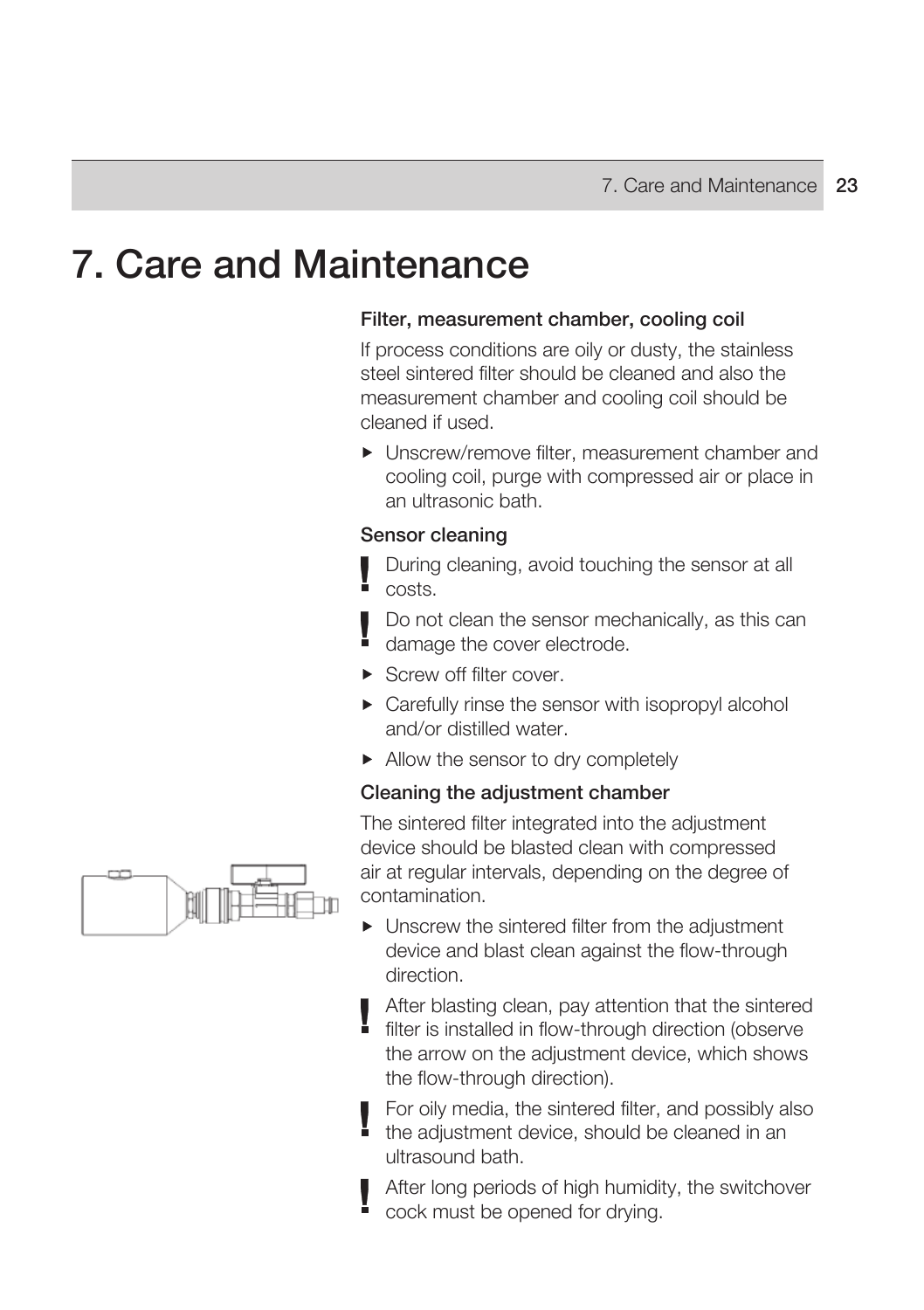# **8. Troubleshooting**

| <b>Fault</b>                             | Possible causes                                     | Remedy                                                                                     |
|------------------------------------------|-----------------------------------------------------|--------------------------------------------------------------------------------------------|
| Analog output values<br>too low/too high | - Incorrect scaling or unit                         | Change scaling or unit in Unit menu<br>▶                                                   |
| No signal                                | - Connection interrupted<br>or                      | Check cables<br>▶                                                                          |
|                                          | - Supply voltage too low<br>- Polarity incorrect    | Check power:<br>Standard plug min. 12VDC<br>0554.3302 plug: min. 20VDC                     |
| Signal > 21mA                            | Sensor defect (broken).<br>$\overline{\phantom{a}}$ | Sensor must be replaced.<br>Contact your local distributor or<br>Testo's Customer Service. |
| Signal $<$ 4mA                           | - Sensor corroded                                   | Sensor must be replaced.<br>Contact your local distributor or<br>Testo's Customer Service. |
| Display oF                               | - No signal from sensor                             | Contact your local distributor or<br>Testo's Customer Service.                             |
| Displayed reading flashes                | - Scaling limits exceeded                           | Change scaling limits in<br>Unit - S-Lo or S-Hi Menu                                       |

If the fault cannot be repaired by following the suggestions given in the above table, please contact your local distributor or Testo`s Customer service department. For contact data, see back of this document or web page www.testo.com/service-contact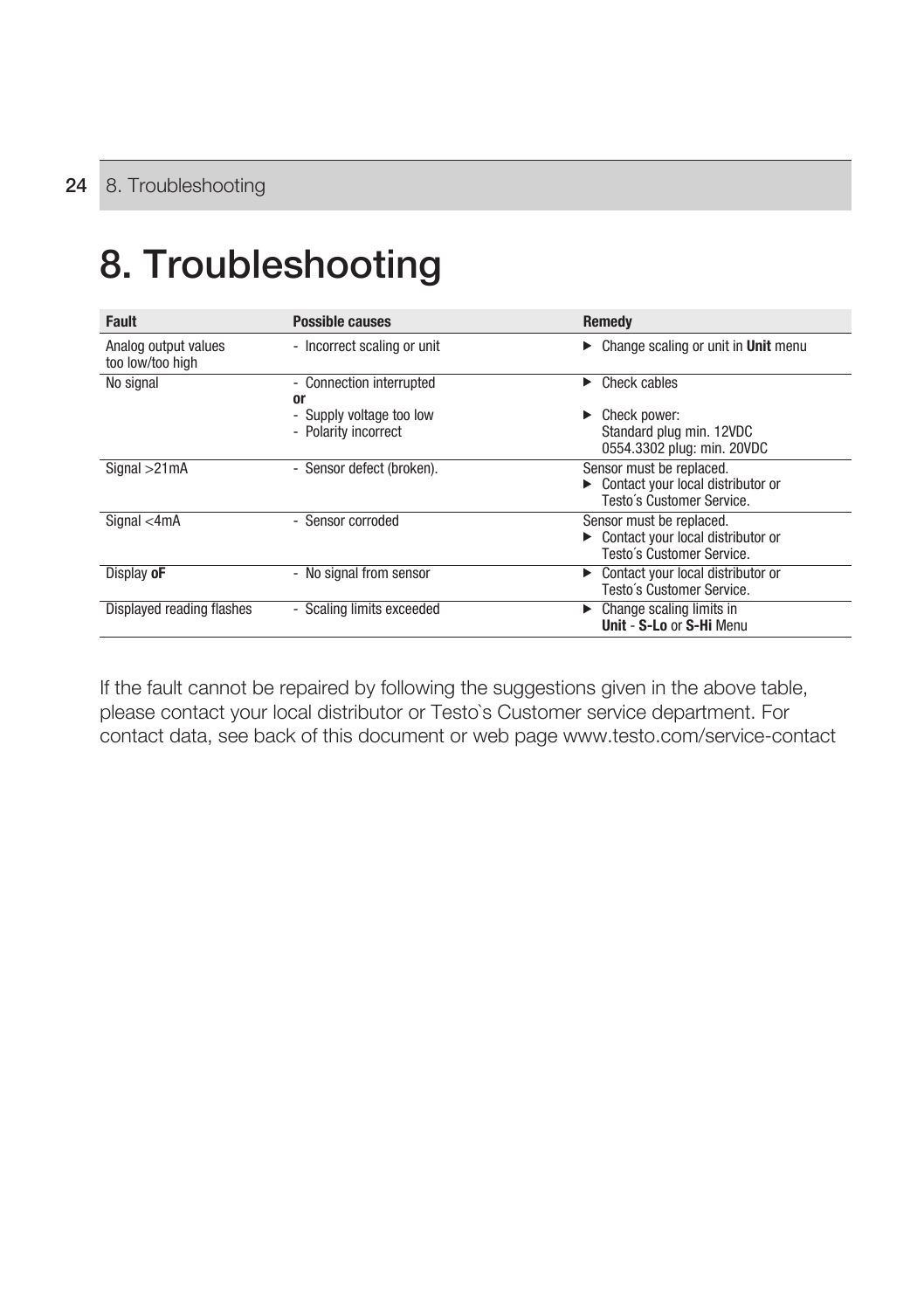## **9. Technical data**

## **9.1 Measurement ranges and accuracies**

| <b>Type of mreasurement</b>                           | <b>Measurement range</b>                                                                                                          | <b>Accuracy</b>                                                                                |
|-------------------------------------------------------|-----------------------------------------------------------------------------------------------------------------------------------|------------------------------------------------------------------------------------------------|
| Pressure dew point<br>temperature<br>(trace humidity) | $-45$ to $+30$ °C tpd                                                                                                             | $\pm$ 1 K at $\pm$ 0 °Ctp<br>$\pm 3$ K at -20 °C tp<br>$\pm$ 4 K at -40 °C tp<br>(at $25 °C$ ) |
| atm. dew point                                        | -70 to -15 °C td at 30 bar <sub>rel</sub><br>-54 to +10 °C td at 3 bar <sub>rel</sub><br>-45 to +30 °C td at 0 bar <sub>rel</sub> | cf. pressure dew point temperature                                                             |
| Temperature                                           | $\pm 0$ to $+50^{\circ}$ C                                                                                                        | $+0.5K$                                                                                        |

### **9.2 Additional instrument data**

| <b>Characteristic</b>                  | <b>Values</b>                                                                                   |  |  |  |  |
|----------------------------------------|-------------------------------------------------------------------------------------------------|--|--|--|--|
| Supply voltage                         | 24 VDC (standard plug: 10 to 30 VDC allowed, 0554.3302 plug: 20 to 28VDC allowed)               |  |  |  |  |
| Max. load                              | 12 V: 100 0hm, 24 V: 500 0hm, 30 V: 900 0hm                                                     |  |  |  |  |
| Ambient temperature                    | $-20$ to $+70$ °C                                                                               |  |  |  |  |
| Storage/transport temperature          | $-40$ to $+80$ °C                                                                               |  |  |  |  |
| Protection classIP 65                  | (with plug attached and cable connected)                                                        |  |  |  |  |
| Rotatability<br>(display alignment)    | $350^\circ$                                                                                     |  |  |  |  |
| Humidity sensor                        | Testo humidity sensor with logged trace humidity-adjustment at -40 °Ctp / 6 bar                 |  |  |  |  |
| Temperature sensor                     | <b>NTC</b>                                                                                      |  |  |  |  |
| Sensor protection                      | Stainless steel sintered cap                                                                    |  |  |  |  |
| Pressure resistance                    | -1 bar <sub>rel</sub> to +50 bar <sub>ahs</sub><br>Measurement chamber 0554.3303: max. 15barabs |  |  |  |  |
| <b>Dimensions</b>                      | 199.5 x 37 x 37 (with standard plug), 203.5 x 37 x 37 (with 0554.3302 plug)                     |  |  |  |  |
| Warranty                               | 2 years                                                                                         |  |  |  |  |
| Analog output                          |                                                                                                 |  |  |  |  |
| Signal                                 | 4 to 20mA, two-wire technology                                                                  |  |  |  |  |
| Scaling                                | Standard: 4 to 20 mA = -60 to +30 °Ctpd, with freely scalable display                           |  |  |  |  |
| Output parameters                      | °Ctp, °Ftp, °CtA, °FtA, %RH, ppm,, mg/m <sup>3</sup> , °C, °F                                   |  |  |  |  |
| Resolution                             | $12 \text{ bit}$                                                                                |  |  |  |  |
| Accuracy                               | $±40\mu A$                                                                                      |  |  |  |  |
|                                        | Limit value outputs (optional, only with 0554.3302 plug)                                        |  |  |  |  |
| Contacts                               | 2 NO contacts, potential-free, max. circuit 30 V / 0.5 A                                        |  |  |  |  |
| Lower switching point<br>$(LS + HYST)$ | $+6^{\circ}$ Ctp, with display / scaling adapter freely programmable                            |  |  |  |  |
| Upper switching point<br>$(US + HYST)$ | +12°Ctp, with display / scaling adapter freely programmable                                     |  |  |  |  |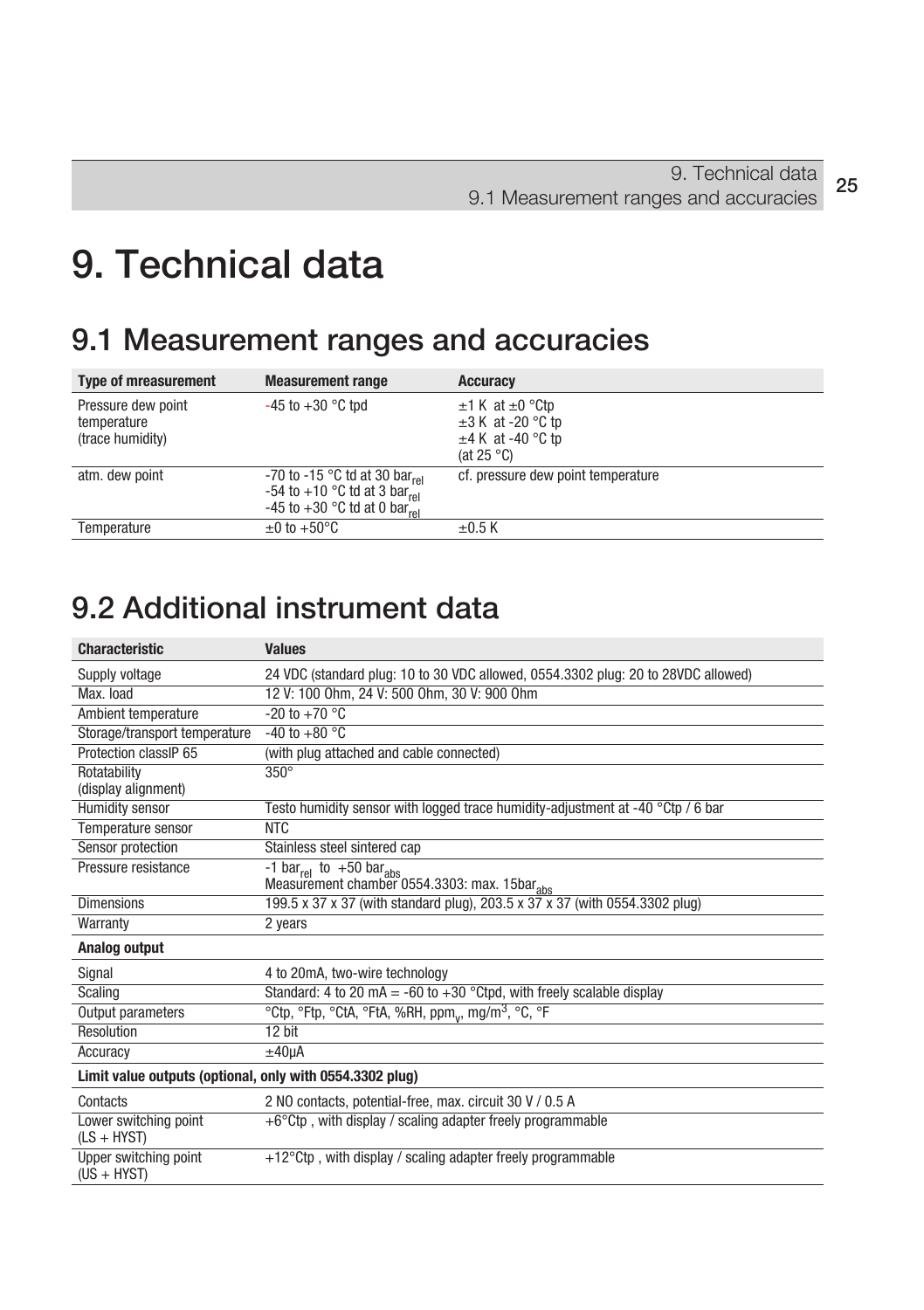### **9.3 Uncertainty pressure dewpoint temperature**

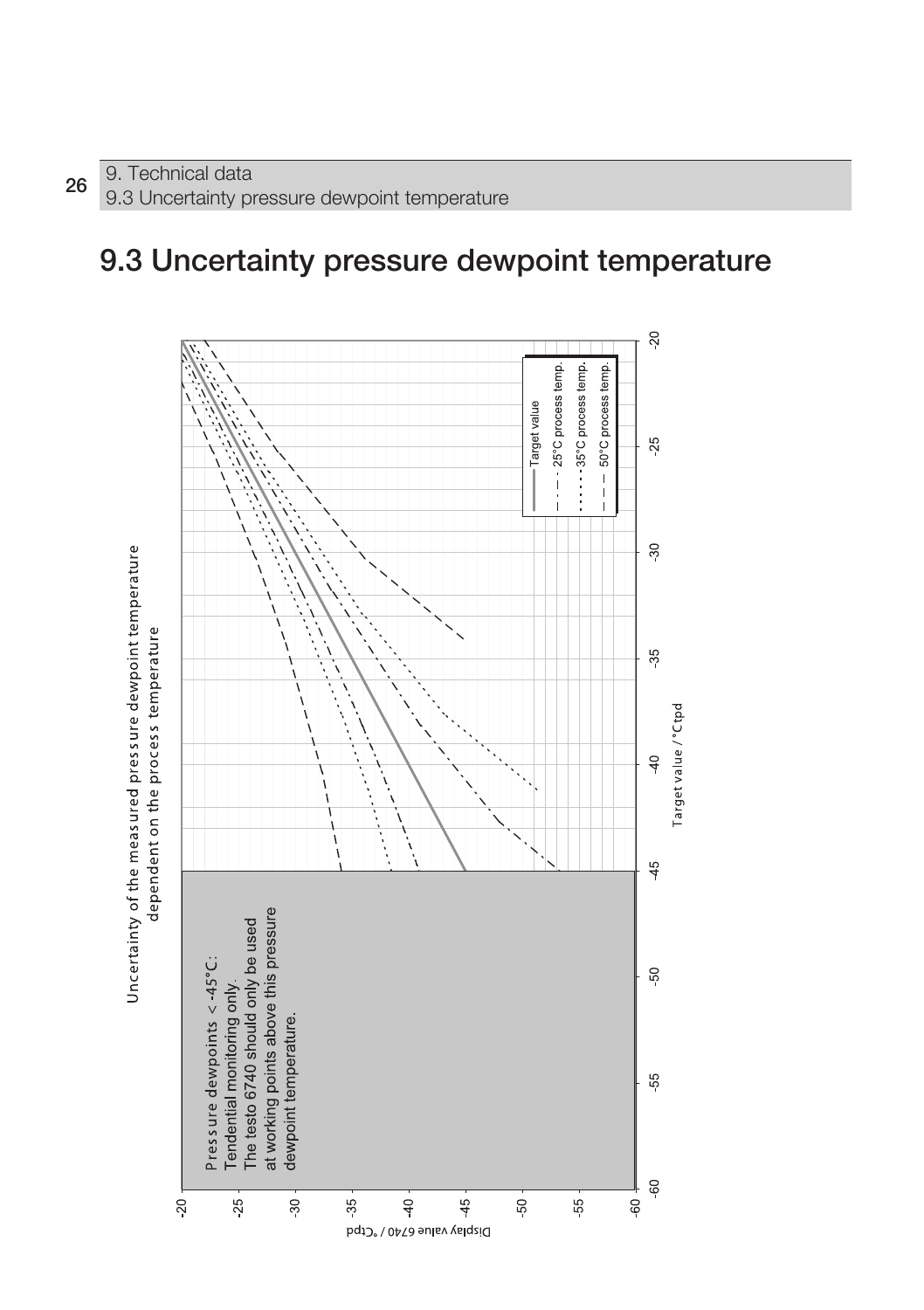# **10. Accessories / Spare parts**

| <b>Name</b>                                                                                                                                 | Part no.    |
|---------------------------------------------------------------------------------------------------------------------------------------------|-------------|
| Basic instruments (incl. plug for analog signal output)                                                                                     |             |
| with process connection G1/2, without display                                                                                               | 0555 6741   |
| with process connection NPT1/2", without display                                                                                            | 0555 6742   |
| with process connection G1/2, with display                                                                                                  | 0555 6743   |
| with process connection NPT1/2", with display                                                                                               | 0555 6744   |
| <b>Accessories</b>                                                                                                                          |             |
| Cable connection plug for power/analog output 4 to 20 mA, with 2 floating switch contacts and<br>2 LEDs (limit signal output, alarm output) | 0554 3302   |
| Measurement chamber for optimum flow on humidity sensor, max. 15 bar, for thread G1/2                                                       | 0554 3303   |
| Cooling coil for process temperatures above 50 °C (up to 200 °C)                                                                            | 0554 3304   |
| Scaling adapter for testo 6740                                                                                                              | 0554 3305   |
| ISO calibration certificate for pressure dew point $(-40^{\circ}$ to $0^{\circ}$ Ctp at 6 bar), free choice of points                       | 0520 0116   |
| ISO calibration certificate for pressure dew point at -10° Ctp and -40° Ctp                                                                 | 0520 0136   |
| External display testo 54-2AC, 2 relay outputs (to 300VAC, 3A), 230VAC                                                                      | 5400 7553   |
| PTFE hose with compressed air connections, 2m, max. 9bar                                                                                    | 0699 2824/4 |
| Power unit (desk-top unit), 90 to 264VAC / 24VDC (3A)                                                                                       | 0554 1748   |
| Power unit (DIN rail mounting), 90 to 264VAC / 24VDC (3A)                                                                                   | 0554 1749   |